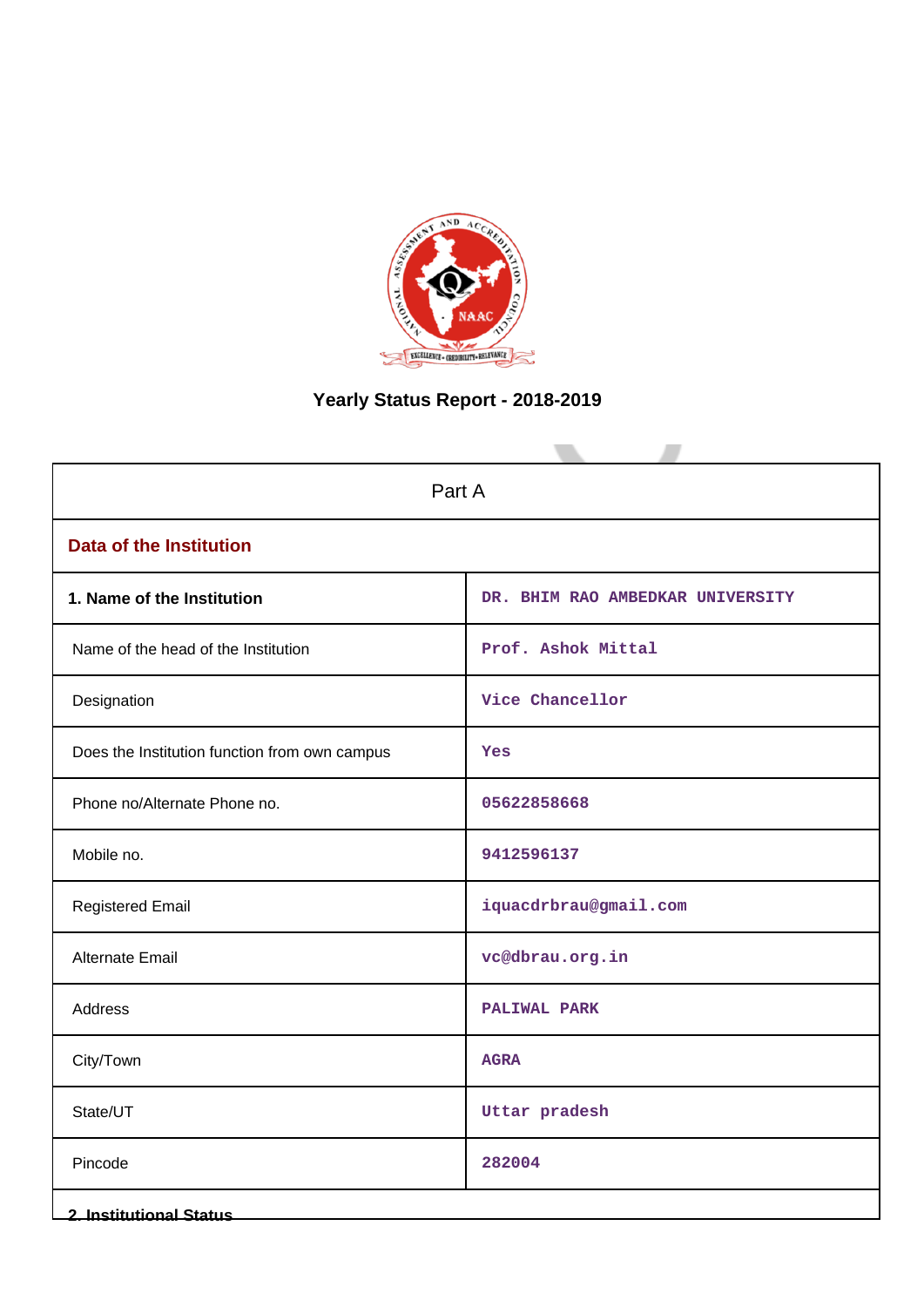| University                                               |                                                              |             | State                                         |                   |                   |  |  |
|----------------------------------------------------------|--------------------------------------------------------------|-------------|-----------------------------------------------|-------------------|-------------------|--|--|
| Type of Institution                                      |                                                              |             | Co-education                                  |                   |                   |  |  |
| Location                                                 |                                                              |             | Urban                                         |                   |                   |  |  |
| <b>Financial Status</b>                                  |                                                              |             | state                                         |                   |                   |  |  |
|                                                          | Name of the IQAC co-ordinator/Director                       |             | PROF. AJAY TANEJA                             |                   |                   |  |  |
| Phone no/Alternate Phone no.                             |                                                              |             | 05622520051                                   |                   |                   |  |  |
| Mobile no.                                               |                                                              |             | 9897476288                                    |                   |                   |  |  |
| <b>Registered Email</b>                                  |                                                              |             | iquacdrbrau@gmail.com                         |                   |                   |  |  |
| <b>Alternate Email</b>                                   |                                                              |             | ataneja5@hotmail.com                          |                   |                   |  |  |
| 3. Website Address                                       |                                                              |             |                                               |                   |                   |  |  |
| Web-link of the AQAR: (Previous Academic Year)           |                                                              |             | www.dbrau.org.in/igac.aspx                    |                   |                   |  |  |
| 4. Whether Academic Calendar prepared during<br>the year |                                                              |             | Yes                                           |                   |                   |  |  |
| Weblink:                                                 | if yes, whether it is uploaded in the institutional website: |             | http://www.dbrau.org.in/academic cal.as<br>px |                   |                   |  |  |
| <b>5. Accrediation Details</b>                           |                                                              |             |                                               |                   |                   |  |  |
| Cycle                                                    | Grade                                                        | <b>CGPA</b> | Year of                                       | Validity          |                   |  |  |
|                                                          |                                                              |             | Accrediation                                  | Period From       | Period To         |  |  |
| $\overline{\mathbf{2}}$                                  | $B++$                                                        | 2.89        | 2017                                          | $02 - May - 2017$ | $01 - May - 2022$ |  |  |
| 6. Date of Establishment of IQAC                         |                                                              |             | 24-Oct-2011                                   |                   |                   |  |  |

# **7. Internal Quality Assurance System**

| Quality initiatives by IQAC during the year for promoting quality culture |                                       |     |  |  |  |  |  |  |  |  |
|---------------------------------------------------------------------------|---------------------------------------|-----|--|--|--|--|--|--|--|--|
| Item / Title of the quality initiative by<br><b>IQAC</b>                  | Number of participants/ beneficiaries |     |  |  |  |  |  |  |  |  |
| Personal promotions of<br>Teachers                                        | $30 - Jan - 2019$<br>28               | 26  |  |  |  |  |  |  |  |  |
| <b>WORKSHOP FOR NAAC FOR</b><br><b>AFFILIATED COLLEGES</b>                | $21 - \text{Feb} - 2019$              | 250 |  |  |  |  |  |  |  |  |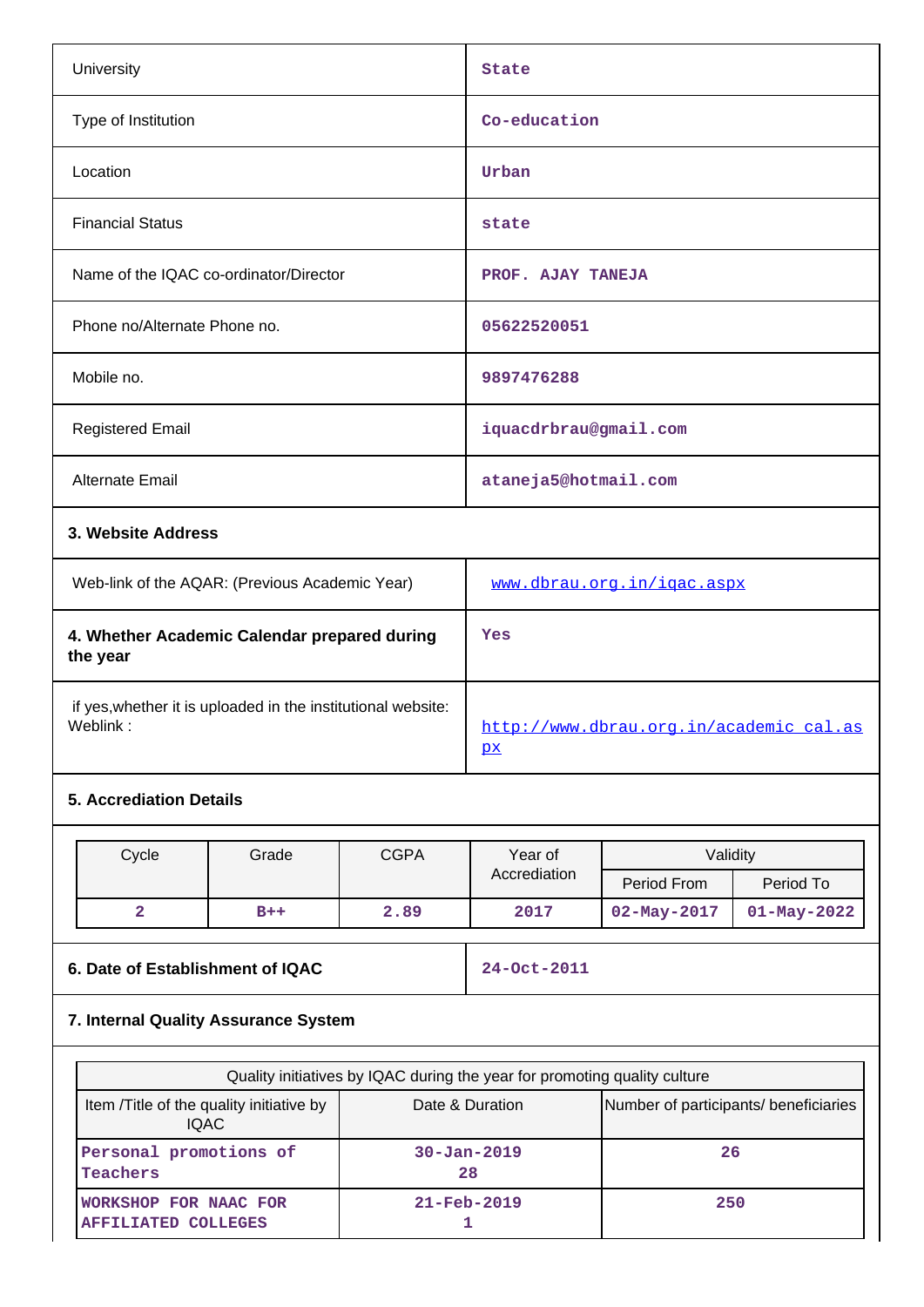| View File                                                                                                                               |                       |  |             |             |          |  |  |  |  |
|-----------------------------------------------------------------------------------------------------------------------------------------|-----------------------|--|-------------|-------------|----------|--|--|--|--|
| 8. Provide the list of Special Status conferred by Central/ State Government-<br>UGC/CSIR/DST/DBT/ICMR/TEQIP/World Bank/CPE of UGC etc. |                       |  |             |             |          |  |  |  |  |
| Year of award with<br>Institution/Departmen<br>Scheme<br><b>Funding Agency</b><br>Amount<br>t/Faculty<br>duration                       |                       |  |             |             |          |  |  |  |  |
| <b>TET</b>                                                                                                                              | TEQUIP                |  | <b>MHRD</b> | 2018<br>365 | 35000000 |  |  |  |  |
| View File                                                                                                                               |                       |  |             |             |          |  |  |  |  |
| 9. Whether composition of IQAC as per latest<br><b>NAAC</b> guidelines:                                                                 |                       |  | Yes         |             |          |  |  |  |  |
| Upload latest notification of formation of IQAC                                                                                         |                       |  |             | View File   |          |  |  |  |  |
| 10. Number of IQAC meetings held during the<br>year :                                                                                   |                       |  | 1           |             |          |  |  |  |  |
| The minutes of IQAC meeting and compliances to the<br>decisions have been uploaded on the institutional<br>website                      |                       |  | Yes         |             |          |  |  |  |  |
| Upload the minutes of meeting and action taken report                                                                                   |                       |  |             | View File   |          |  |  |  |  |
| 11. Whether IQAC received funding from any of<br>the funding agency to support its activities<br>during the year?                       |                       |  | Yes         |             |          |  |  |  |  |
| If yes, mention the amount                                                                                                              |                       |  | 194000      |             |          |  |  |  |  |
| Year                                                                                                                                    |                       |  | 2018        |             |          |  |  |  |  |
| 12. Significant contributions made by IQAC during the current year(maximum five bullets)                                                |                       |  |             |             |          |  |  |  |  |
| INDOOR GYM WITH RUSA FUND                                                                                                               |                       |  |             |             |          |  |  |  |  |
| <b>TB ELIMINATION PROGRAM</b>                                                                                                           |                       |  |             |             |          |  |  |  |  |
| HEMOGLOBIN TEST FOR ALL FEMALE STUDENTS                                                                                                 |                       |  |             |             |          |  |  |  |  |
| WORKSHOP FOR NAAC TO MOTIVATE AFFILIATED COLLEGES                                                                                       |                       |  |             |             |          |  |  |  |  |
| <b>ONLINE HELP DESK FOR STUDENTS</b>                                                                                                    |                       |  |             |             |          |  |  |  |  |
|                                                                                                                                         | No Files Uploaded !!! |  |             |             |          |  |  |  |  |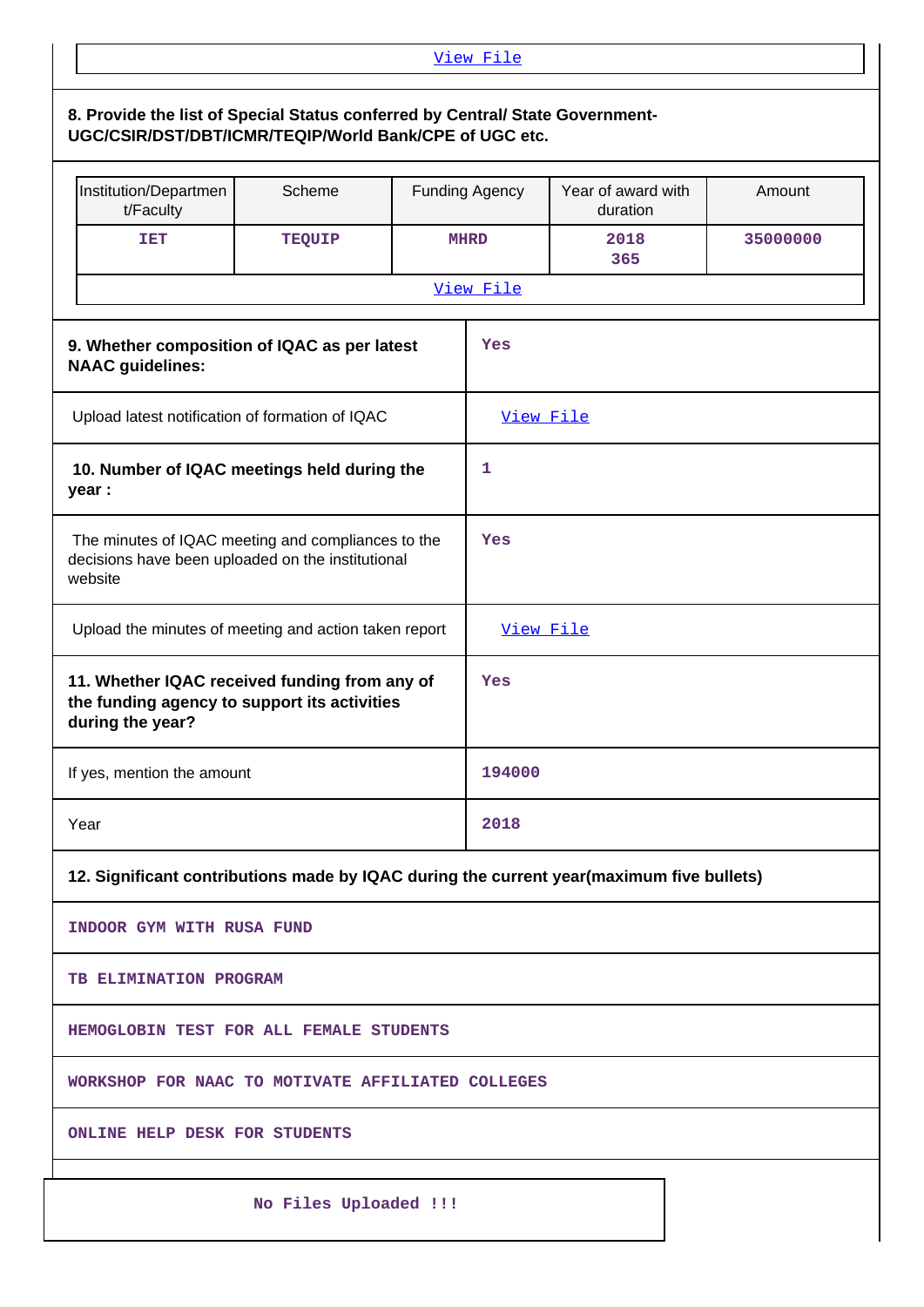### **13. Plan of action chalked out by the IQAC in the beginning of the academic year towards Quality Enhancement and outcome achieved by the end of the academic year**

| Plan of Action                                                                                                       | Achivements/Outcomes                    |
|----------------------------------------------------------------------------------------------------------------------|-----------------------------------------|
| PENDING PERSONAL PROMOTIONS FOR<br><b>TEACHERS</b>                                                                   | TWENTY SIX TEACHERS PROMOTED            |
| CAMP FOR HEALTH BENEFITS FOR STUDENTS                                                                                | TB, HEMOGLOBIN, DIABETES CAMPS ARRANGED |
|                                                                                                                      | No Files Uploaded !!!                   |
| 14. Whether AQAR was placed before statutory<br>body?                                                                | <b>No</b>                               |
| 15. Whether NAAC/or any other accredited<br>body(s) visited IQAC or interacted with it to<br>assess the functioning? | <b>No</b>                               |
| 16. Whether institutional data submitted to<br>AISHE:                                                                | Yes                                     |
| Year of Submission                                                                                                   | 2019                                    |
| Date of Submission                                                                                                   | 30-Sep-2019                             |
| 17. Does the Institution have Management<br><b>Information System?</b>                                               | <b>No</b>                               |

**Part B** 

| 1.1 - Curriculum Design and Development                                                         |                                   |            |           |              |                                                                                                                |  |  |  |  |  |
|-------------------------------------------------------------------------------------------------|-----------------------------------|------------|-----------|--------------|----------------------------------------------------------------------------------------------------------------|--|--|--|--|--|
| 1.1.1 - Programmes for which syllabus revision was carried out during the Academic year         |                                   |            |           |              |                                                                                                                |  |  |  |  |  |
| Name of Programme<br>Date of Revision<br>Programme Specialization<br>Programme Code             |                                   |            |           |              |                                                                                                                |  |  |  |  |  |
| <b>MPhil</b>                                                                                    | 914                               |            |           | Chemistry    | 26/04/2019                                                                                                     |  |  |  |  |  |
| <b>MSC</b>                                                                                      | 920                               |            |           | Home Science | 01/07/2018                                                                                                     |  |  |  |  |  |
| <b>MSC</b>                                                                                      | 914                               |            |           | Chemistry    | 26/04/2018                                                                                                     |  |  |  |  |  |
|                                                                                                 |                                   |            | View File |              |                                                                                                                |  |  |  |  |  |
| vear                                                                                            |                                   |            |           |              | 1.1.2 - Programmes/ courses focussed on employability/ entrepreneurship/ skill development during the Academic |  |  |  |  |  |
| Date of Introduction<br>Course with Code<br>Date of Introduction<br>Programme with<br>Programme |                                   |            |           |              |                                                                                                                |  |  |  |  |  |
| Code                                                                                            | Specialization                    |            |           |              |                                                                                                                |  |  |  |  |  |
| <b>MBA</b>                                                                                      | <b>Business</b><br>Administration | 01/07/2018 |           | 911          | 01/07/2018                                                                                                     |  |  |  |  |  |
| <b>MSW</b>                                                                                      | <b>SOCIAL WORK</b>                | 01/07/2018 |           | 810          | 01/07/2018                                                                                                     |  |  |  |  |  |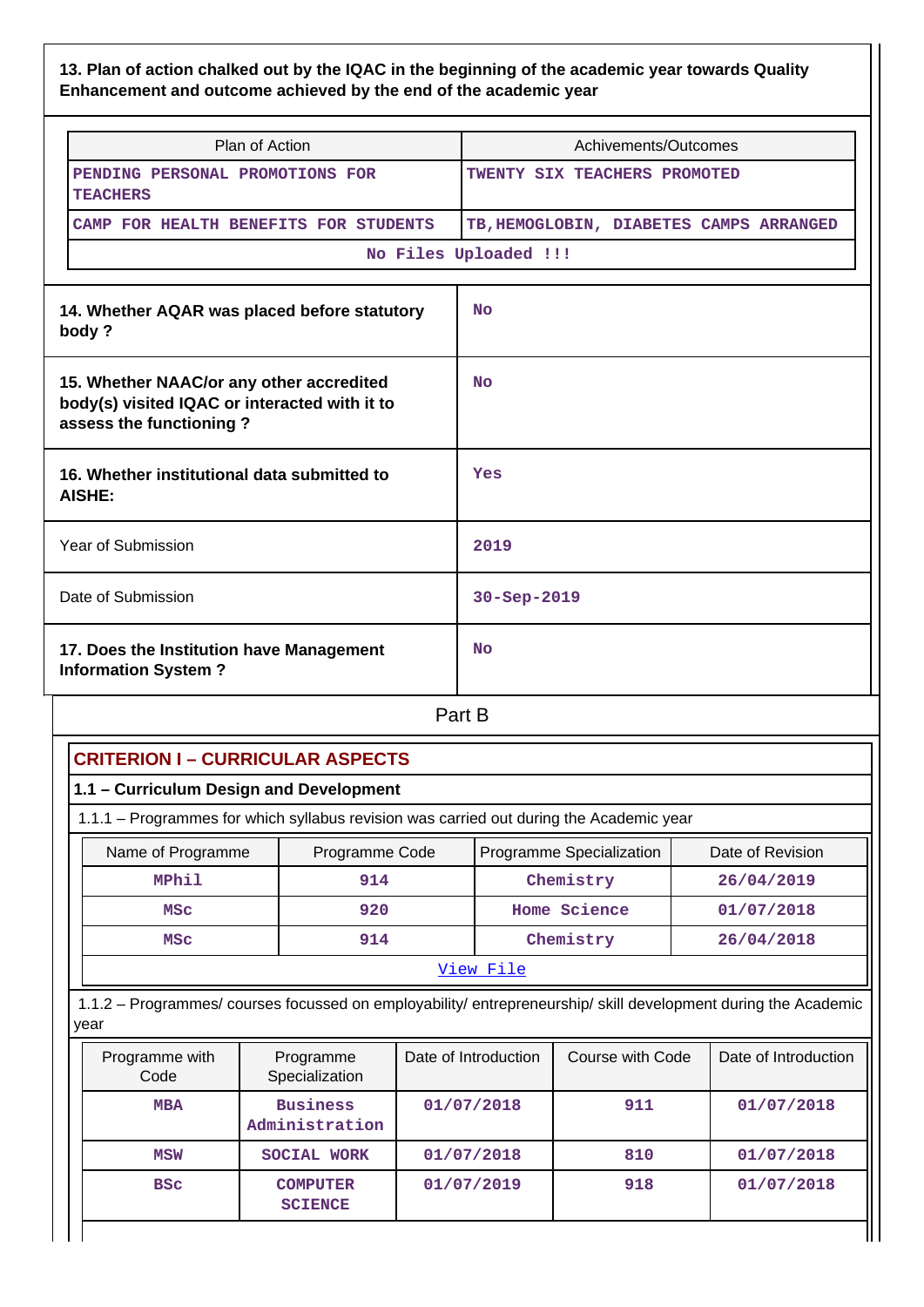|                                                                                                                                                                                                                                                                                                                                                                                                                                                                                                                                                                         |                          | View File         |                                                              |  |  |  |  |  |  |  |
|-------------------------------------------------------------------------------------------------------------------------------------------------------------------------------------------------------------------------------------------------------------------------------------------------------------------------------------------------------------------------------------------------------------------------------------------------------------------------------------------------------------------------------------------------------------------------|--------------------------|-------------------|--------------------------------------------------------------|--|--|--|--|--|--|--|
| 1.2 - Academic Flexibility                                                                                                                                                                                                                                                                                                                                                                                                                                                                                                                                              |                          |                   |                                                              |  |  |  |  |  |  |  |
| 1.2.1 - New programmes/courses introduced during the Academic year                                                                                                                                                                                                                                                                                                                                                                                                                                                                                                      |                          |                   |                                                              |  |  |  |  |  |  |  |
| Programme/Course                                                                                                                                                                                                                                                                                                                                                                                                                                                                                                                                                        | Programme Specialization |                   | Dates of Introduction                                        |  |  |  |  |  |  |  |
| Electric Engg.<br><b>BTech</b><br>01/07/2018                                                                                                                                                                                                                                                                                                                                                                                                                                                                                                                            |                          |                   |                                                              |  |  |  |  |  |  |  |
| Civil Engg.<br>01/07/2018<br><b>BTech</b>                                                                                                                                                                                                                                                                                                                                                                                                                                                                                                                               |                          |                   |                                                              |  |  |  |  |  |  |  |
|                                                                                                                                                                                                                                                                                                                                                                                                                                                                                                                                                                         |                          | No file uploaded. |                                                              |  |  |  |  |  |  |  |
| 1.2.2 - Programmes in which Choice Based Credit System (CBCS)/Elective Course System implemented at the<br>University level during the Academic year.                                                                                                                                                                                                                                                                                                                                                                                                                   |                          |                   |                                                              |  |  |  |  |  |  |  |
| Name of programmes adopting<br>Programme Specialization<br>Date of implementation of<br><b>CBCS</b><br><b>CBCS/Elective Course System</b>                                                                                                                                                                                                                                                                                                                                                                                                                               |                          |                   |                                                              |  |  |  |  |  |  |  |
| <b>BTech</b>                                                                                                                                                                                                                                                                                                                                                                                                                                                                                                                                                            | Civil Engineering        |                   | 01/07/2018                                                   |  |  |  |  |  |  |  |
| <b>BTech</b>                                                                                                                                                                                                                                                                                                                                                                                                                                                                                                                                                            | Electric Engineering     |                   | 01/07/2018                                                   |  |  |  |  |  |  |  |
| 1.3 - Curriculum Enrichment                                                                                                                                                                                                                                                                                                                                                                                                                                                                                                                                             |                          |                   |                                                              |  |  |  |  |  |  |  |
| 1.3.1 - Value-added courses imparting transferable and life skills offered during the year                                                                                                                                                                                                                                                                                                                                                                                                                                                                              |                          |                   |                                                              |  |  |  |  |  |  |  |
| <b>Value Added Courses</b>                                                                                                                                                                                                                                                                                                                                                                                                                                                                                                                                              | Date of Introduction     |                   | Number of Students Enrolled                                  |  |  |  |  |  |  |  |
| Communication Skill                                                                                                                                                                                                                                                                                                                                                                                                                                                                                                                                                     | 25/07/2018               |                   | 30                                                           |  |  |  |  |  |  |  |
|                                                                                                                                                                                                                                                                                                                                                                                                                                                                                                                                                                         |                          | <u>View File</u>  |                                                              |  |  |  |  |  |  |  |
|                                                                                                                                                                                                                                                                                                                                                                                                                                                                                                                                                                         |                          |                   |                                                              |  |  |  |  |  |  |  |
| 1.3.2 - Field Projects / Internships under taken during the year                                                                                                                                                                                                                                                                                                                                                                                                                                                                                                        |                          |                   |                                                              |  |  |  |  |  |  |  |
| Project/Programme Title                                                                                                                                                                                                                                                                                                                                                                                                                                                                                                                                                 | Programme Specialization |                   | No. of students enrolled for Field<br>Projects / Internships |  |  |  |  |  |  |  |
| <b>BBA</b>                                                                                                                                                                                                                                                                                                                                                                                                                                                                                                                                                              | <b>BBA</b>               |                   | 12                                                           |  |  |  |  |  |  |  |
|                                                                                                                                                                                                                                                                                                                                                                                                                                                                                                                                                                         |                          | View File         |                                                              |  |  |  |  |  |  |  |
| 1.4 - Feedback System                                                                                                                                                                                                                                                                                                                                                                                                                                                                                                                                                   |                          |                   |                                                              |  |  |  |  |  |  |  |
| 1.4.1 – Whether structured feedback received from all the stakeholders.                                                                                                                                                                                                                                                                                                                                                                                                                                                                                                 |                          |                   |                                                              |  |  |  |  |  |  |  |
| <b>Students</b>                                                                                                                                                                                                                                                                                                                                                                                                                                                                                                                                                         |                          |                   | Yes                                                          |  |  |  |  |  |  |  |
| <b>Teachers</b>                                                                                                                                                                                                                                                                                                                                                                                                                                                                                                                                                         |                          |                   | Yes                                                          |  |  |  |  |  |  |  |
| <b>Employers</b>                                                                                                                                                                                                                                                                                                                                                                                                                                                                                                                                                        |                          |                   | <b>No</b>                                                    |  |  |  |  |  |  |  |
| Alumni                                                                                                                                                                                                                                                                                                                                                                                                                                                                                                                                                                  |                          |                   | <b>No</b>                                                    |  |  |  |  |  |  |  |
| Parents                                                                                                                                                                                                                                                                                                                                                                                                                                                                                                                                                                 |                          |                   | No                                                           |  |  |  |  |  |  |  |
| 1.4.2 – How the feedback obtained is being analyzed and utilized for overall development of the institution?<br>(maximum 500 words)                                                                                                                                                                                                                                                                                                                                                                                                                                     |                          |                   |                                                              |  |  |  |  |  |  |  |
|                                                                                                                                                                                                                                                                                                                                                                                                                                                                                                                                                                         |                          |                   |                                                              |  |  |  |  |  |  |  |
| <b>Feedback Obtained</b><br>We take feedback from our students regarding teacher punctuality, regularity<br>and their course work completion. Feed back from our students also tells us<br>regarding the facilities provided by the institute. There feedback also help us<br>in designing curriculum and extend of coverage of course. Teachers Feedback<br>indicates to the Head of the Department the difficulties they face during there<br>theory and Practical Classes. Their exposure to various, conferences helps us<br>in designing and updating our courses. |                          |                   |                                                              |  |  |  |  |  |  |  |
| <b>CRITERION II - TEACHING- LEARNING AND EVALUATION</b><br>2.1 - Student Enrolment and Profile                                                                                                                                                                                                                                                                                                                                                                                                                                                                          |                          |                   |                                                              |  |  |  |  |  |  |  |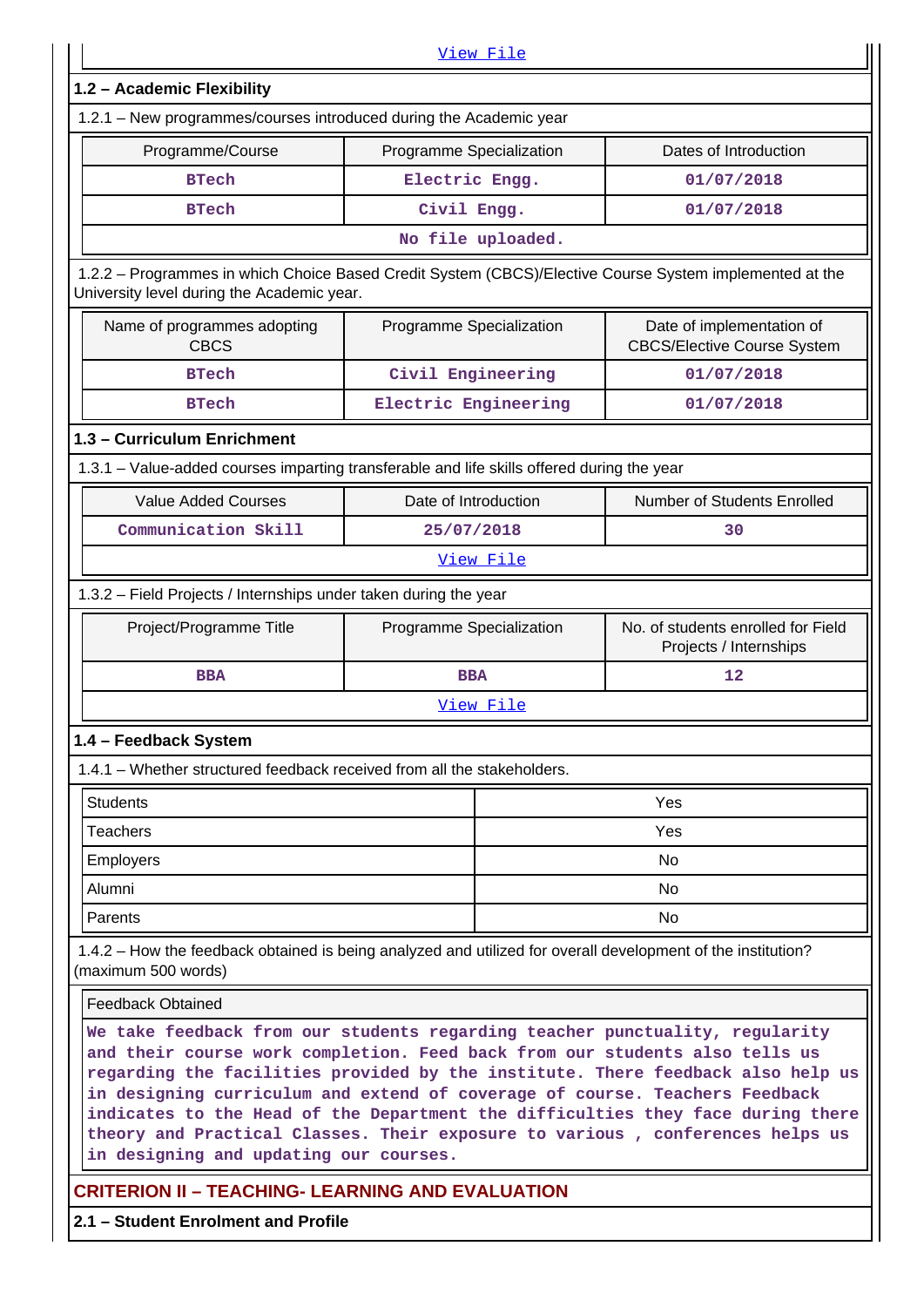| 2.1.1 - Demand Ratio during the year                                                                                                                      |                                                                                                                                                                                                                                  |  |                                                                                                  |                                        |                                                             |                                             |  |                                                                                                                     |  |  |  |
|-----------------------------------------------------------------------------------------------------------------------------------------------------------|----------------------------------------------------------------------------------------------------------------------------------------------------------------------------------------------------------------------------------|--|--------------------------------------------------------------------------------------------------|----------------------------------------|-------------------------------------------------------------|---------------------------------------------|--|---------------------------------------------------------------------------------------------------------------------|--|--|--|
| Name of the<br>Programme                                                                                                                                  | Programme<br>Specialization                                                                                                                                                                                                      |  | Number of seats<br>available                                                                     |                                        |                                                             | Number of<br>Application received           |  | <b>Students Enrolled</b>                                                                                            |  |  |  |
| <b>MSC</b>                                                                                                                                                | Mathematics                                                                                                                                                                                                                      |  | 20                                                                                               |                                        |                                                             | 3000                                        |  | 20                                                                                                                  |  |  |  |
|                                                                                                                                                           |                                                                                                                                                                                                                                  |  |                                                                                                  | View File                              |                                                             |                                             |  |                                                                                                                     |  |  |  |
| 2.2 - Catering to Student Diversity                                                                                                                       |                                                                                                                                                                                                                                  |  |                                                                                                  |                                        |                                                             |                                             |  |                                                                                                                     |  |  |  |
| 2.2.1 - Student - Full time teacher ratio (current year data)                                                                                             |                                                                                                                                                                                                                                  |  |                                                                                                  |                                        |                                                             |                                             |  |                                                                                                                     |  |  |  |
| Year                                                                                                                                                      | Number of<br>Number of<br>Number of<br>students enrolled<br>students enrolled<br>fulltime teachers<br>in the institution<br>in the institution<br>available in the<br>(UG)<br>(PG)<br>institution<br>teaching only UG<br>courses |  | Number of<br>fulltime teachers<br>available in the<br>institution<br>teaching only PG<br>courses |                                        | Number of<br>teachers<br>teaching both UG<br>and PG courses |                                             |  |                                                                                                                     |  |  |  |
| 2018                                                                                                                                                      | 629                                                                                                                                                                                                                              |  | 2032                                                                                             | 60                                     |                                                             | 59                                          |  | 47                                                                                                                  |  |  |  |
| 2.3 - Teaching - Learning Process                                                                                                                         |                                                                                                                                                                                                                                  |  |                                                                                                  |                                        |                                                             |                                             |  |                                                                                                                     |  |  |  |
| 2.3.1 – Percentage of teachers using ICT for effective teaching with Learning Management Systems (LMS), E-<br>learning resources etc. (current year data) |                                                                                                                                                                                                                                  |  |                                                                                                  |                                        |                                                             |                                             |  |                                                                                                                     |  |  |  |
| Number of<br><b>Teachers on Roll</b>                                                                                                                      | Number of<br>teachers using<br>ICT (LMS, e-<br>Resources)                                                                                                                                                                        |  | <b>ICT Tools and</b><br>resources<br>available                                                   | Number of ICT<br>enabled<br>Classrooms |                                                             | Numberof smart<br>classrooms                |  | E-resources and<br>techniques used                                                                                  |  |  |  |
| 176                                                                                                                                                       | 176                                                                                                                                                                                                                              |  | 15                                                                                               | 44                                     |                                                             | 44                                          |  | 8                                                                                                                   |  |  |  |
|                                                                                                                                                           |                                                                                                                                                                                                                                  |  | View File of ICT Tools and resources                                                             |                                        |                                                             |                                             |  |                                                                                                                     |  |  |  |
|                                                                                                                                                           |                                                                                                                                                                                                                                  |  | View File of E-resources and techniques used                                                     |                                        |                                                             |                                             |  |                                                                                                                     |  |  |  |
| 2.3.2 - Students mentoring system available in the institution? Give details. (maximum 500 words)                                                         |                                                                                                                                                                                                                                  |  |                                                                                                  |                                        |                                                             |                                             |  |                                                                                                                     |  |  |  |
|                                                                                                                                                           | Tutor Guardian Scheme available, Students are mentored for academic as well as personal problems by the<br>teachers of the department in which they are enrolled. Weak students are taught separately by the subject             |  | teachers before the final examinations.                                                          |                                        |                                                             |                                             |  |                                                                                                                     |  |  |  |
| Number of students enrolled in the<br>institution                                                                                                         |                                                                                                                                                                                                                                  |  | Number of fulltime teachers                                                                      |                                        |                                                             |                                             |  | Mentor: Mentee Ratio                                                                                                |  |  |  |
| 2763                                                                                                                                                      |                                                                                                                                                                                                                                  |  | 123                                                                                              |                                        |                                                             |                                             |  | 1:22                                                                                                                |  |  |  |
| 2.4 - Teacher Profile and Quality                                                                                                                         |                                                                                                                                                                                                                                  |  |                                                                                                  |                                        |                                                             |                                             |  |                                                                                                                     |  |  |  |
| 2.4.1 - Number of full time teachers appointed during the year                                                                                            |                                                                                                                                                                                                                                  |  |                                                                                                  |                                        |                                                             |                                             |  |                                                                                                                     |  |  |  |
| No. of sanctioned<br>positions                                                                                                                            | No. of filled positions                                                                                                                                                                                                          |  | Vacant positions                                                                                 |                                        |                                                             | Positions filled during<br>the current year |  | No. of faculty with<br>Ph.D                                                                                         |  |  |  |
| 98                                                                                                                                                        | 53                                                                                                                                                                                                                               |  | 45                                                                                               |                                        |                                                             | 0                                           |  | 53                                                                                                                  |  |  |  |
| International level from Government, recognised bodies during the year)                                                                                   |                                                                                                                                                                                                                                  |  |                                                                                                  |                                        |                                                             |                                             |  | 2.4.2 - Honours and recognition received by teachers (received awards, recognition, fellowships at State, National, |  |  |  |
| Year of Award                                                                                                                                             |                                                                                                                                                                                                                                  |  | Name of full time teachers<br>receiving awards from<br>state level, national level,              | Designation                            |                                                             |                                             |  | Name of the award,<br>fellowship, received from<br>Government or recognized<br>bodies                               |  |  |  |
| 2018                                                                                                                                                      | international level<br>Prof.Lavkush Mishra                                                                                                                                                                                       |  |                                                                                                  |                                        |                                                             | Professor                                   |  | Distingushid<br>fellowship from<br>International<br>Academy of                                                      |  |  |  |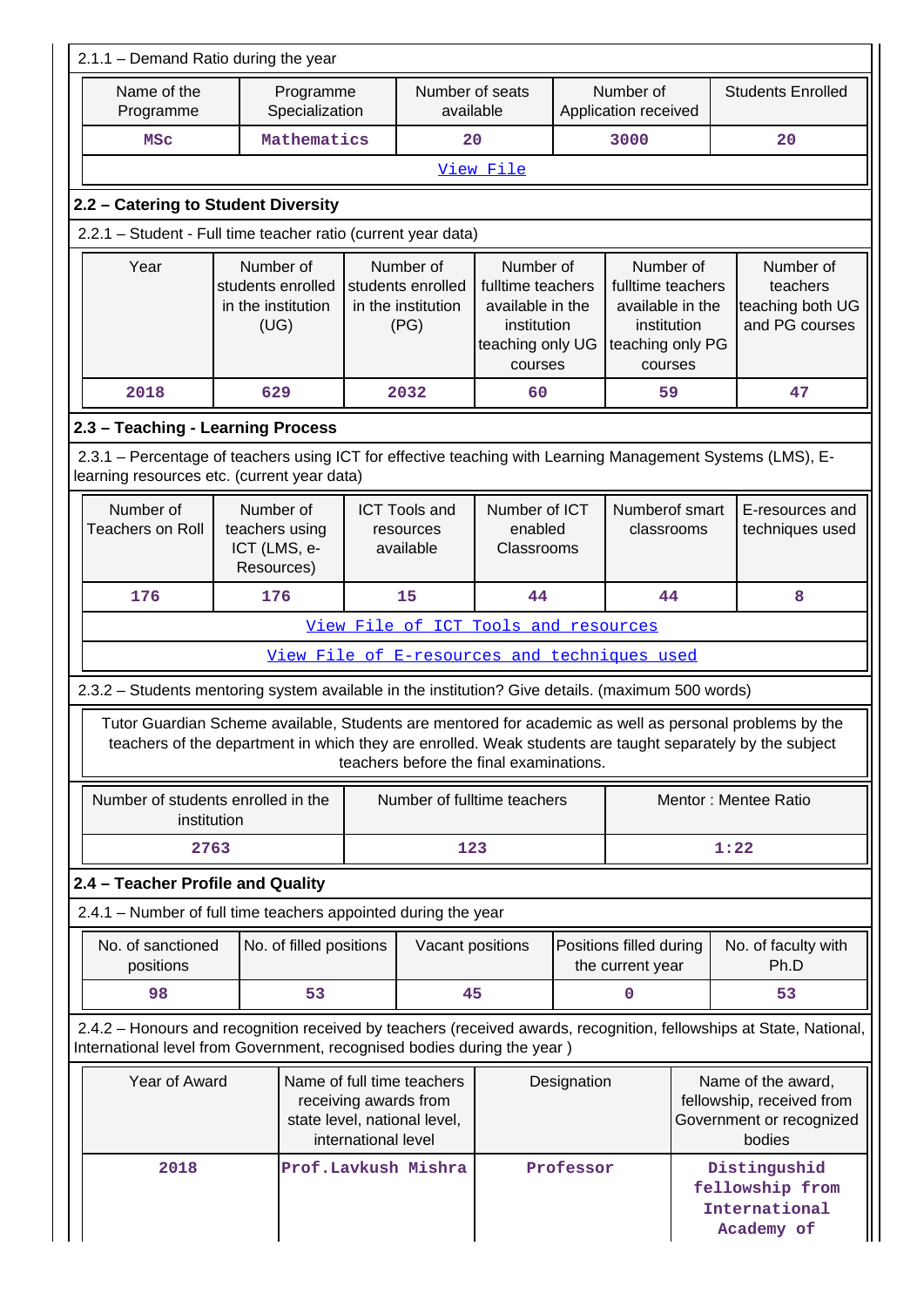|                                                                                                                                                                                                        |                                                                                                                                                                                      |  |                                                         |                                                                       |  |                                                              |            | <b>Business, Washington</b><br>D.C(IAB) North Icon<br>Award in Education. |  |  |
|--------------------------------------------------------------------------------------------------------------------------------------------------------------------------------------------------------|--------------------------------------------------------------------------------------------------------------------------------------------------------------------------------------|--|---------------------------------------------------------|-----------------------------------------------------------------------|--|--------------------------------------------------------------|------------|---------------------------------------------------------------------------|--|--|
|                                                                                                                                                                                                        |                                                                                                                                                                                      |  | No file uploaded.                                       |                                                                       |  |                                                              |            |                                                                           |  |  |
| 2.5 - Evaluation Process and Reforms                                                                                                                                                                   |                                                                                                                                                                                      |  |                                                         |                                                                       |  |                                                              |            |                                                                           |  |  |
| 2.5.1 - Number of days from the date of semester-end/ year- end examination till the declaration of results during<br>the year                                                                         |                                                                                                                                                                                      |  |                                                         |                                                                       |  |                                                              |            |                                                                           |  |  |
| Programme Name                                                                                                                                                                                         | Semester/year<br>Date of declaration of<br>Programme Code<br>Last date of the last<br>results of semester-<br>semester-end/year-<br>end examination<br>end/ year- end<br>examination |  |                                                         |                                                                       |  |                                                              |            |                                                                           |  |  |
| <b>MSC</b>                                                                                                                                                                                             | 914                                                                                                                                                                                  |  | ssemester                                               |                                                                       |  | 30/05/2019                                                   |            | 17/08/2019                                                                |  |  |
|                                                                                                                                                                                                        |                                                                                                                                                                                      |  |                                                         | View File                                                             |  |                                                              |            |                                                                           |  |  |
| 2.5.2 - Average percentage of Student complaints/grievances about evaluation against total number appeared in<br>the examinations during the year                                                      |                                                                                                                                                                                      |  |                                                         |                                                                       |  |                                                              |            |                                                                           |  |  |
| Number of complaints or grievances<br>about evaluation                                                                                                                                                 |                                                                                                                                                                                      |  | Total number of students appeared<br>in the examination |                                                                       |  |                                                              | Percentage |                                                                           |  |  |
| 46                                                                                                                                                                                                     |                                                                                                                                                                                      |  | 2763                                                    |                                                                       |  |                                                              | 1.6        |                                                                           |  |  |
| 2.6 - Student Performance and Learning Outcomes                                                                                                                                                        |                                                                                                                                                                                      |  |                                                         |                                                                       |  |                                                              |            |                                                                           |  |  |
| 2.6.1 – Program outcomes, program specific outcomes and course outcomes for all programs offered by the<br>institution are stated and displayed in website of the institution (to provide the weblink) |                                                                                                                                                                                      |  |                                                         |                                                                       |  |                                                              |            |                                                                           |  |  |
|                                                                                                                                                                                                        |                                                                                                                                                                                      |  | http://www.dbrau.org.in/DepartInst.aspx                 |                                                                       |  |                                                              |            |                                                                           |  |  |
| 2.6.2 - Pass percentage of students                                                                                                                                                                    |                                                                                                                                                                                      |  |                                                         |                                                                       |  |                                                              |            |                                                                           |  |  |
| Programme<br>Code                                                                                                                                                                                      | Programme<br>Name                                                                                                                                                                    |  | Programme<br>Specialization                             | Number of<br>students<br>appeared in the<br>final year<br>examination |  | Number of<br>students passed<br>in final year<br>examination |            | Pass Percentage                                                           |  |  |
| 914                                                                                                                                                                                                    | <b>MSC</b>                                                                                                                                                                           |  | chemistry                                               | 7                                                                     |  | 7                                                            |            | 100                                                                       |  |  |
|                                                                                                                                                                                                        |                                                                                                                                                                                      |  |                                                         | View File                                                             |  |                                                              |            |                                                                           |  |  |
| 2.7 - Student Satisfaction Survey                                                                                                                                                                      |                                                                                                                                                                                      |  |                                                         |                                                                       |  |                                                              |            |                                                                           |  |  |
| 2.7.1 - Student Satisfaction Survey (SSS) on overall institutional performance (Institution may design the<br>questionnaire) (results and details be provided as weblink)                              |                                                                                                                                                                                      |  |                                                         |                                                                       |  |                                                              |            |                                                                           |  |  |
|                                                                                                                                                                                                        | https://docs.google.com/forms/d/e/1FAIpOLSflZk0kBvXrfltpKliOWycPUb-                                                                                                                  |  |                                                         |                                                                       |  |                                                              |            |                                                                           |  |  |
|                                                                                                                                                                                                        | brRIUivMOdpKos5VbUNj3Tq/viewform?vc=0&c=0&w=1                                                                                                                                        |  |                                                         |                                                                       |  |                                                              |            |                                                                           |  |  |
| <b>CRITERION III – RESEARCH, INNOVATIONS AND EXTENSION</b>                                                                                                                                             |                                                                                                                                                                                      |  |                                                         |                                                                       |  |                                                              |            |                                                                           |  |  |
| 3.1 - Promotion of Research and Facilities                                                                                                                                                             |                                                                                                                                                                                      |  |                                                         |                                                                       |  |                                                              |            |                                                                           |  |  |
| 3.1.1 - Teachers awarded National/International fellowship for advanced studies/ research during the year                                                                                              |                                                                                                                                                                                      |  |                                                         |                                                                       |  |                                                              |            |                                                                           |  |  |
| <b>Type</b>                                                                                                                                                                                            | Name of the teacher<br>awarded the<br>fellowship                                                                                                                                     |  | Name of the award                                       |                                                                       |  | Date of award                                                |            | Awarding agency                                                           |  |  |
| International                                                                                                                                                                                          | nil                                                                                                                                                                                  |  | nil                                                     |                                                                       |  | 01/07/2018                                                   |            | nil                                                                       |  |  |
| National                                                                                                                                                                                               | <b>NIL</b>                                                                                                                                                                           |  | <b>NIL</b>                                              |                                                                       |  | 01/07/2018                                                   |            | <b>NIL</b>                                                                |  |  |
|                                                                                                                                                                                                        |                                                                                                                                                                                      |  |                                                         |                                                                       |  |                                                              |            |                                                                           |  |  |
| No file uploaded.                                                                                                                                                                                      |                                                                                                                                                                                      |  |                                                         |                                                                       |  |                                                              |            |                                                                           |  |  |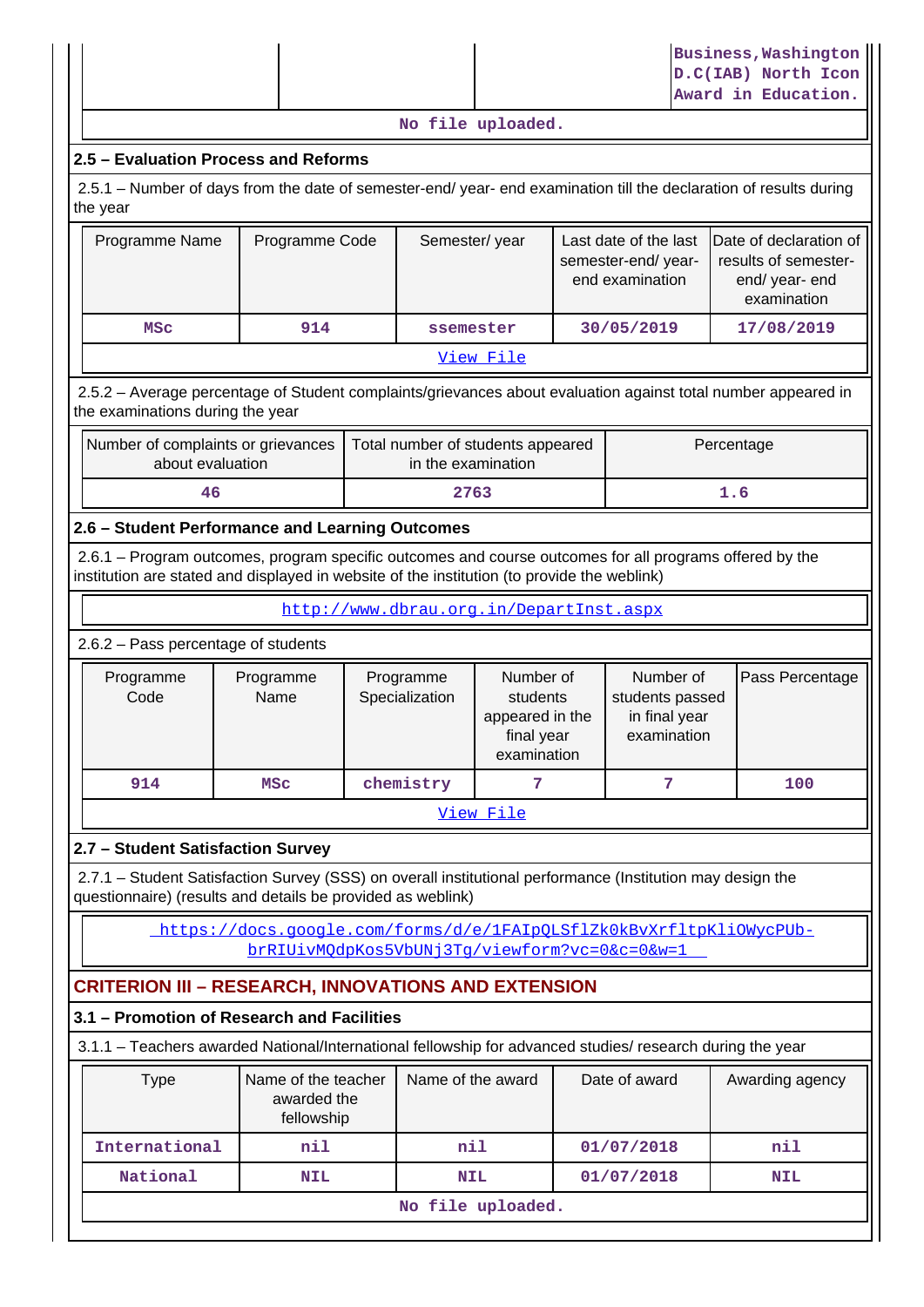3.1.2 – Number of JRFs, SRFs, Post Doctoral Fellows, Research Associates and other fellows in the Institution enrolled during the year

| erirolled during the year                                                                                   |                                                                                             |  |                            |                         |            |                                    |      |                         |  |
|-------------------------------------------------------------------------------------------------------------|---------------------------------------------------------------------------------------------|--|----------------------------|-------------------------|------------|------------------------------------|------|-------------------------|--|
| Name of Research fellowship                                                                                 |                                                                                             |  | Duration of the fellowship |                         |            | <b>Funding Agency</b>              |      |                         |  |
| <b>JRF</b>                                                                                                  |                                                                                             |  | 1095                       |                         |            | <b>UGC</b>                         |      |                         |  |
|                                                                                                             |                                                                                             |  |                            | View File               |            |                                    |      |                         |  |
| 3.2 - Resource Mobilization for Research                                                                    |                                                                                             |  |                            |                         |            |                                    |      |                         |  |
| 3.2.1 - Research funds sanctioned and received from various agencies, industry and other organisations      |                                                                                             |  |                            |                         |            |                                    |      |                         |  |
| Duration<br>Nature of the Project<br>Name of the funding<br>Total grant<br>sanctioned<br>agency             |                                                                                             |  |                            |                         |            | Amount received<br>during the year |      |                         |  |
| Major Projects                                                                                              | 1095                                                                                        |  | <b>MHRDINDIA</b>           |                         |            | 1000                               |      | 350                     |  |
| Major Projects                                                                                              | 1095                                                                                        |  | <b>TEQUIP</b>              |                         |            | 945000                             |      | 500000                  |  |
| Major Projects                                                                                              | 1095                                                                                        |  | <b>TEQUIP</b>              |                         |            | 1537000                            |      | 600000                  |  |
| Major Projects                                                                                              | 1095                                                                                        |  | <b>TEQUIP</b>              |                         |            | 823000                             |      | 400000                  |  |
|                                                                                                             |                                                                                             |  |                            | No file uploaded.       |            |                                    |      |                         |  |
| 3.3 - Innovation Ecosystem                                                                                  |                                                                                             |  |                            |                         |            |                                    |      |                         |  |
| 3.3.1 – Workshops/Seminars Conducted on Intellectual Property Rights (IPR) and Industry-Academia Innovative |                                                                                             |  |                            |                         |            |                                    |      |                         |  |
| practices during the year                                                                                   |                                                                                             |  |                            |                         |            |                                    |      |                         |  |
| Title of workshop/seminar                                                                                   |                                                                                             |  | Name of the Dept.          |                         |            |                                    | Date |                         |  |
| One day workshop on<br>05/10/2018<br>TET<br>"Importance of<br>Intellectual Property<br>Rights"              |                                                                                             |  |                            |                         |            |                                    |      |                         |  |
|                                                                                                             |                                                                                             |  |                            | View File               |            |                                    |      |                         |  |
| 3.3.2 - Awards for Innovation won by Institution/Teachers/Research scholars/Students during the year        |                                                                                             |  |                            |                         |            |                                    |      |                         |  |
| Title of the innovation                                                                                     | Name of Awardee                                                                             |  | Awarding Agency            |                         |            | Date of award                      |      | Category                |  |
| Hydo electric<br>power<br>generation from<br>sewage water                                                   | Ravikant Vishwa DCRUST, MURTHAL,<br>karma, Sankalp<br>Sharma, Vishal<br>Kumar<br>(Students) |  | Haryana                    |                         | 02/04/2019 |                                    |      | <b>INOVATION</b>        |  |
|                                                                                                             |                                                                                             |  |                            | View File               |            |                                    |      |                         |  |
| 3.3.3 - No. of Incubation centre created, start-ups incubated on campus during the year                     |                                                                                             |  |                            |                         |            |                                    |      |                         |  |
| Incubation<br>Center                                                                                        | Name                                                                                        |  | Sponsered By               | Name of the<br>Start-up |            | Nature of Start-<br>up             |      | Date of<br>Commencement |  |
| 0 <sup>0</sup>                                                                                              | nil                                                                                         |  | nil                        | nil                     |            | nil                                |      | 01/07/2018              |  |
|                                                                                                             |                                                                                             |  |                            | No file uploaded.       |            |                                    |      |                         |  |
| 3.4 - Research Publications and Awards                                                                      |                                                                                             |  |                            |                         |            |                                    |      |                         |  |
| $3.4.1$ – Ph. Ds awarded during the year                                                                    |                                                                                             |  |                            |                         |            |                                    |      |                         |  |
|                                                                                                             | Name of the Department                                                                      |  |                            |                         |            | Number of PhD's Awarded            |      |                         |  |
|                                                                                                             | <b>MATHEMATICS</b>                                                                          |  |                            |                         |            | $\mathbf{2}$                       |      |                         |  |
|                                                                                                             | <b>COMPUTER SCIENCE</b>                                                                     |  |                            |                         |            | 1                                  |      |                         |  |
|                                                                                                             | <b>ZOOLOGY</b>                                                                              |  |                            |                         |            | 1                                  |      |                         |  |
|                                                                                                             |                                                                                             |  |                            |                         |            |                                    |      |                         |  |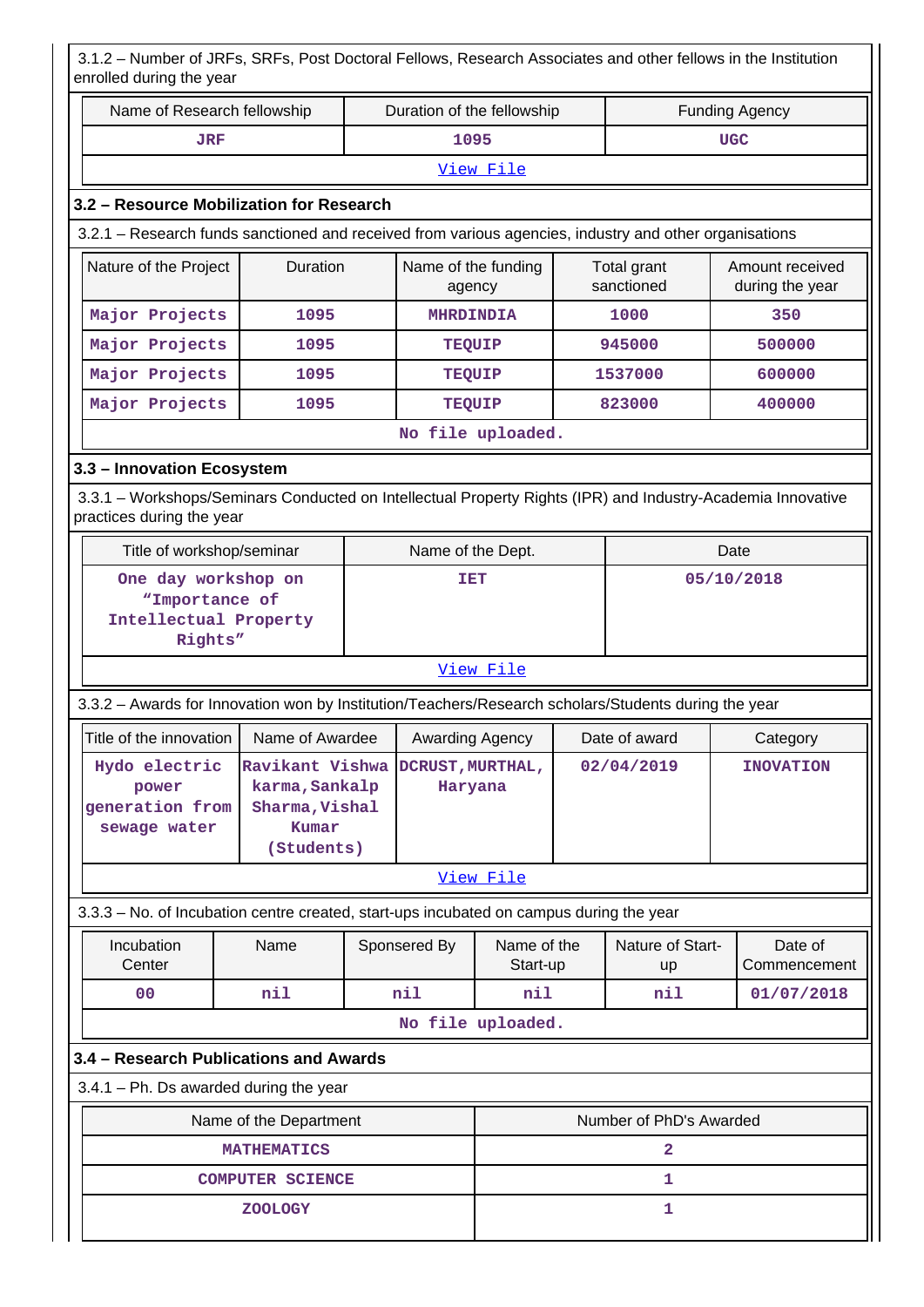|                                                                                                                                                                       | <b>ENGLISH</b><br><b>SANSKRIT</b>             | 12<br>5                |                                                            |                       |                                                                    |                                                      |  |  |
|-----------------------------------------------------------------------------------------------------------------------------------------------------------------------|-----------------------------------------------|------------------------|------------------------------------------------------------|-----------------------|--------------------------------------------------------------------|------------------------------------------------------|--|--|
|                                                                                                                                                                       | 6                                             |                        |                                                            |                       |                                                                    |                                                      |  |  |
| <b>HINDI</b>                                                                                                                                                          |                                               |                        |                                                            |                       |                                                                    |                                                      |  |  |
| <b>PHILOSPHY</b>                                                                                                                                                      |                                               |                        | $\overline{\mathbf{2}}$                                    |                       |                                                                    |                                                      |  |  |
| <b>GEOGRAPHY</b>                                                                                                                                                      |                                               |                        |                                                            | 12                    |                                                                    |                                                      |  |  |
| <b>HISTORY</b>                                                                                                                                                        |                                               |                        |                                                            |                       | $\overline{\mathbf{2}}$                                            |                                                      |  |  |
| <b>SOCIOLOGY</b>                                                                                                                                                      |                                               |                        |                                                            |                       | 8<br>3                                                             |                                                      |  |  |
| <b>ECONOMICS</b>                                                                                                                                                      |                                               |                        |                                                            |                       | $\overline{\mathbf{2}}$                                            |                                                      |  |  |
| POLITICAL SCIENCE<br><b>PSYCHOLOGY</b>                                                                                                                                |                                               |                        |                                                            |                       | 1                                                                  |                                                      |  |  |
| <b>EDUCATION</b>                                                                                                                                                      |                                               |                        |                                                            |                       | 8                                                                  |                                                      |  |  |
|                                                                                                                                                                       |                                               |                        |                                                            |                       | 1                                                                  |                                                      |  |  |
| <b>ACCOUNTS AND LAW</b><br>DRAWING AND PAINTING                                                                                                                       |                                               |                        |                                                            |                       | 11                                                                 |                                                      |  |  |
| <b>AGRONOMY</b>                                                                                                                                                       |                                               |                        |                                                            |                       | 1                                                                  |                                                      |  |  |
| <b>AGRICULTURE CHEMISTRY</b>                                                                                                                                          |                                               |                        |                                                            |                       | 1                                                                  |                                                      |  |  |
| LAW                                                                                                                                                                   |                                               |                        |                                                            |                       | 1                                                                  |                                                      |  |  |
| <b>PHYSICS</b>                                                                                                                                                        |                                               |                        |                                                            |                       | 5                                                                  |                                                      |  |  |
| <b>CHEMISTRY</b>                                                                                                                                                      |                                               |                        |                                                            |                       | 1                                                                  |                                                      |  |  |
| 3.4.2 - Research Publications in the Journals notified on UGC website during the year                                                                                 |                                               |                        |                                                            |                       |                                                                    |                                                      |  |  |
|                                                                                                                                                                       |                                               |                        |                                                            |                       |                                                                    |                                                      |  |  |
| <b>Type</b>                                                                                                                                                           | Department                                    |                        | Number of Publication<br>Average Impact Factor (if<br>any) |                       |                                                                    |                                                      |  |  |
| National                                                                                                                                                              | <b>ZOOLOGY</b>                                |                        | 8<br>0.5                                                   |                       |                                                                    |                                                      |  |  |
|                                                                                                                                                                       |                                               |                        | View File                                                  |                       |                                                                    |                                                      |  |  |
| 3.4.3 - Books and Chapters in edited Volumes / Books published, and papers in National/International Conference<br>Proceedings per Teacher during the year            |                                               |                        |                                                            |                       |                                                                    |                                                      |  |  |
| Department                                                                                                                                                            |                                               |                        | Number of Publication                                      |                       |                                                                    |                                                      |  |  |
| <b>HINDI</b>                                                                                                                                                          |                                               |                        | 5                                                          |                       |                                                                    |                                                      |  |  |
|                                                                                                                                                                       |                                               |                        | View File                                                  |                       |                                                                    |                                                      |  |  |
| 3.4.4 - Patents published/awarded/applied during the year                                                                                                             |                                               |                        |                                                            |                       |                                                                    |                                                      |  |  |
| <b>Patent Details</b>                                                                                                                                                 | Patent status                                 |                        |                                                            | <b>Patent Number</b>  |                                                                    | Date of Award                                        |  |  |
| <b>NIL</b>                                                                                                                                                            | Published                                     |                        |                                                            | $\mathbf 0$           |                                                                    | 01/07/2018                                           |  |  |
|                                                                                                                                                                       |                                               |                        | View File                                                  |                       |                                                                    |                                                      |  |  |
| 3.4.5 - Bibliometrics of the publications during the last academic year based on average citation index in Scopus/<br>Web of Science or PubMed/ Indian Citation Index |                                               |                        |                                                            |                       |                                                                    |                                                      |  |  |
| Title of the<br>Name of<br>Author<br>Paper                                                                                                                            | Title of journal                              | Year of<br>publication |                                                            | <b>Citation Index</b> | Institutional<br>affiliation as<br>mentioned in<br>the publication | Number of<br>citations<br>excluding self<br>citation |  |  |
| Amit<br>Stress and<br>VermaB. P.<br>strain<br>along<br>Singh<br>radial and                                                                                            | Internatio<br>nal<br>Journal of<br>Scientific | 2018                   |                                                            | $6\overline{6}$       | Dr B R<br>Ambedkar U<br>niversity,<br>Agra,                        | $\mathbf 0$                                          |  |  |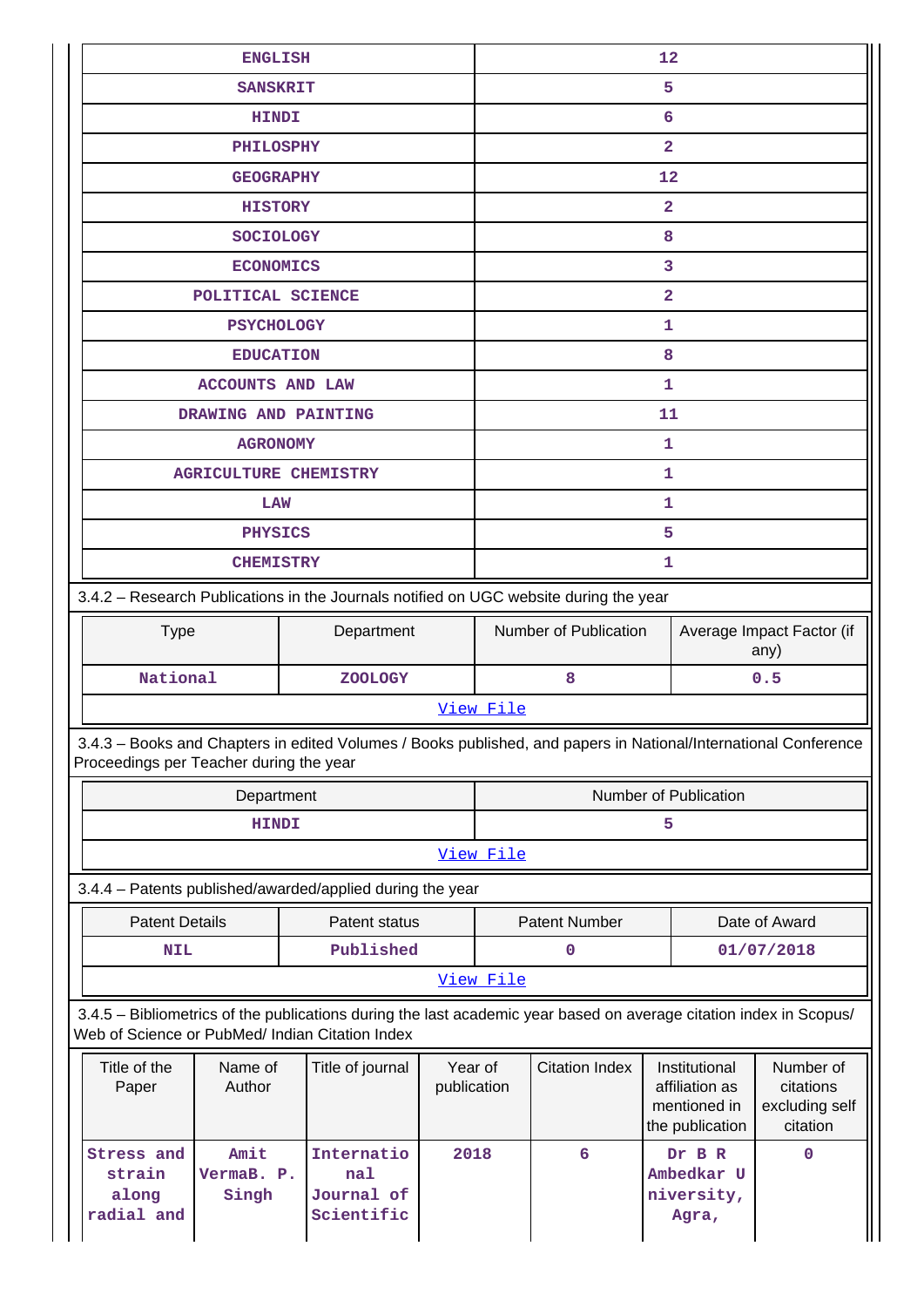| axial<br>directions<br>in single-<br>walled<br>carbon<br>nanotubes<br>at high te<br>mperature                                                                                                                                                           |                                                                                      |  | Research<br>and Review                                              |                        |           |                                                           | India                                                |  |                                                                              |
|---------------------------------------------------------------------------------------------------------------------------------------------------------------------------------------------------------------------------------------------------------|--------------------------------------------------------------------------------------|--|---------------------------------------------------------------------|------------------------|-----------|-----------------------------------------------------------|------------------------------------------------------|--|------------------------------------------------------------------------------|
| View File                                                                                                                                                                                                                                               |                                                                                      |  |                                                                     |                        |           |                                                           |                                                      |  |                                                                              |
| 3.4.6 - h-Index of the Institutional Publications during the year. (based on Scopus/ Web of science)                                                                                                                                                    |                                                                                      |  |                                                                     |                        |           |                                                           |                                                      |  |                                                                              |
| Title of the<br>Paper                                                                                                                                                                                                                                   | Name of<br>Author                                                                    |  | Title of journal                                                    | Year of<br>publication |           | h-index                                                   | Number of<br>citations<br>excluding self<br>citation |  | Institutional<br>affiliation as<br>mentioned in<br>the publication           |
| Indoor-<br>outdoor as<br>sociation<br>of particu<br>late<br>matter and<br>bounded<br>elemental<br>compositio<br>n within<br>coarse, qu<br>asi-accumu<br>lation and<br>quasi-<br>ultrafine<br>ranges in<br>residentia<br>1 areas of<br>northern<br>India | <b>AJAY</b><br><b>TANEJA</b>                                                         |  | <b>SCIENCE OF</b><br>TOTAL ENVI<br><b>RONMENT</b>                   | 2018                   |           | 5                                                         | 10                                                   |  | DR BHIM<br><b>RAO</b><br><b>AMBEDKAR</b><br><b>UNIVERSITY</b><br><b>AGRA</b> |
|                                                                                                                                                                                                                                                         |                                                                                      |  |                                                                     |                        | View File |                                                           |                                                      |  |                                                                              |
| 3.4.7 - Faculty participation in Seminars/Conferences and Symposia during the year                                                                                                                                                                      |                                                                                      |  |                                                                     |                        |           |                                                           |                                                      |  |                                                                              |
| Number of Faculty<br>Attended/Semina<br>rs/Workshops                                                                                                                                                                                                    |                                                                                      |  | International<br>6                                                  | National<br>14         |           | <b>State</b><br>11                                        |                                                      |  | Local<br>6                                                                   |
|                                                                                                                                                                                                                                                         |                                                                                      |  |                                                                     |                        | View File |                                                           |                                                      |  |                                                                              |
| 3.5 - Consultancy                                                                                                                                                                                                                                       |                                                                                      |  |                                                                     |                        |           |                                                           |                                                      |  |                                                                              |
| 3.5.1 - Revenue generated from Consultancy during the year                                                                                                                                                                                              |                                                                                      |  |                                                                     |                        |           |                                                           |                                                      |  |                                                                              |
| Name of the Consultan(s)<br>department                                                                                                                                                                                                                  |                                                                                      |  | Name of consultancy<br>project                                      |                        |           | Consulting/Sponsoring<br>Agency                           |                                                      |  | Revenue generated<br>(amount in rupees)                                      |
| Department of<br>Linguistic                                                                                                                                                                                                                             |                                                                                      |  | Development of<br>Resources for<br>Lesser known Indian<br>Languages |                        |           | PANLINGUA LANGUAGE<br>PROCESSING LLP, NEW<br><b>DELHI</b> |                                                      |  | $\mathbf 0$                                                                  |
|                                                                                                                                                                                                                                                         |                                                                                      |  |                                                                     | No file uploaded.      |           |                                                           |                                                      |  |                                                                              |
|                                                                                                                                                                                                                                                         | 3.5.2 - Revenue generated from Corporate Training by the institution during the year |  |                                                                     |                        |           |                                                           |                                                      |  |                                                                              |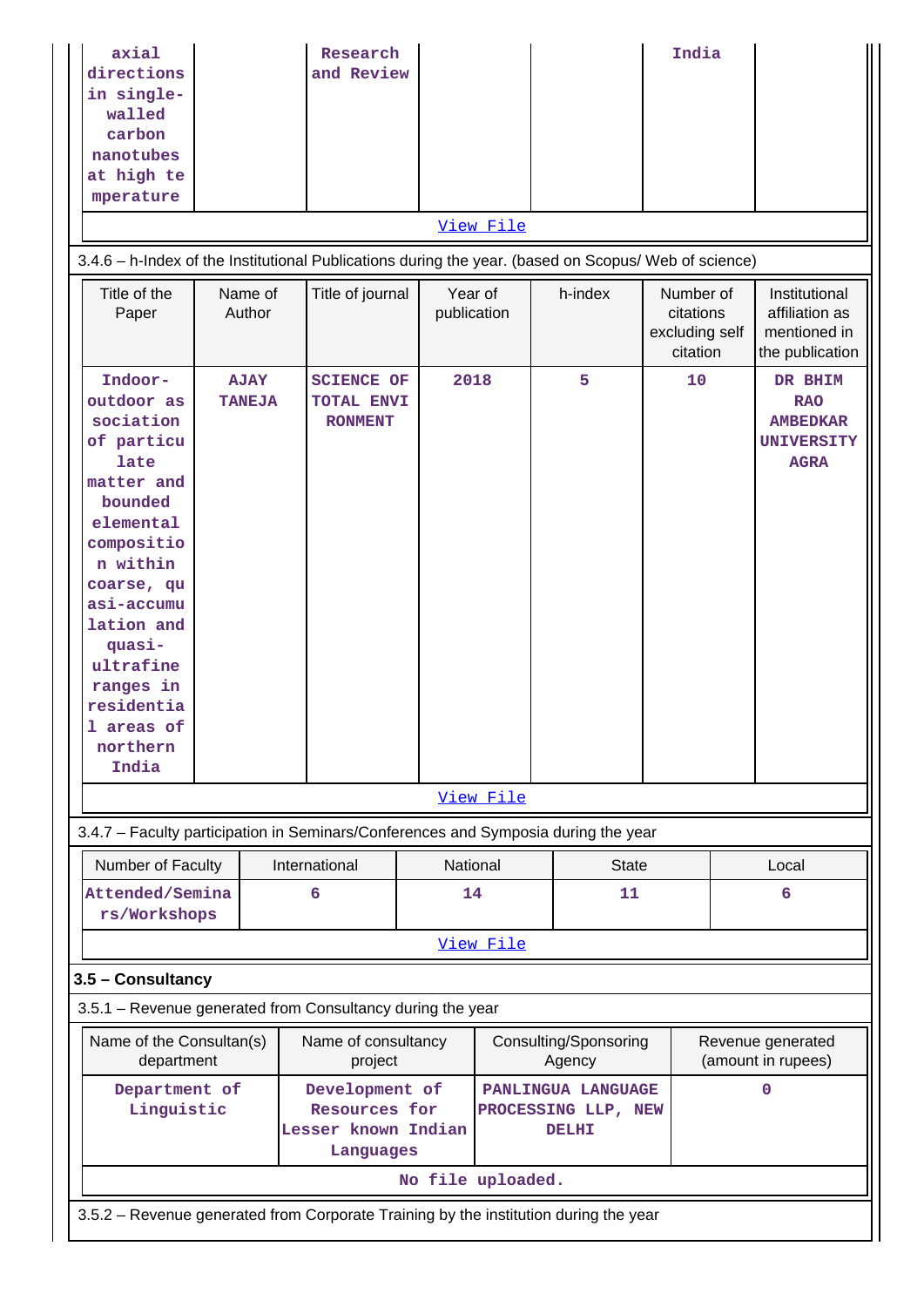| Name of the<br>Consultan(s)<br>department                                                                                                                                                                          |                         | Title of the<br>programme                                |                                                                                                   | Agency seeking /<br>training  |                             |                                                          | Revenue generated<br>(amount in rupees)                 |     | Number of trainees                                       |  |  |  |
|--------------------------------------------------------------------------------------------------------------------------------------------------------------------------------------------------------------------|-------------------------|----------------------------------------------------------|---------------------------------------------------------------------------------------------------|-------------------------------|-----------------------------|----------------------------------------------------------|---------------------------------------------------------|-----|----------------------------------------------------------|--|--|--|
| <b>NIL</b>                                                                                                                                                                                                         |                         | <b>NIL</b>                                               |                                                                                                   | <b>NIL</b>                    |                             |                                                          | $\mathbf 0$                                             |     | $\mathbf 0$                                              |  |  |  |
|                                                                                                                                                                                                                    |                         |                                                          |                                                                                                   |                               | No file uploaded.           |                                                          |                                                         |     |                                                          |  |  |  |
| 3.6 - Extension Activities                                                                                                                                                                                         |                         |                                                          |                                                                                                   |                               |                             |                                                          |                                                         |     |                                                          |  |  |  |
| 3.6.1 – Number of extension and outreach programmes conducted in collaboration with industry, community and<br>Non- Government Organisations through NSS/NCC/Red cross/Youth Red Cross (YRC) etc., during the year |                         |                                                          |                                                                                                   |                               |                             |                                                          |                                                         |     |                                                          |  |  |  |
| Title of the activities                                                                                                                                                                                            |                         |                                                          | Organising unit/agency/<br>collaborating agency                                                   |                               |                             | Number of teachers<br>participated in such<br>activities |                                                         |     | Number of students<br>participated in such<br>activities |  |  |  |
| CHALO SCHOOL CHALE                                                                                                                                                                                                 |                         |                                                          | <b>NSS</b>                                                                                        |                               |                             | 6                                                        |                                                         |     | 50                                                       |  |  |  |
|                                                                                                                                                                                                                    | View File               |                                                          |                                                                                                   |                               |                             |                                                          |                                                         |     |                                                          |  |  |  |
| 3.6.2 - Awards and recognition received for extension activities from Government and other recognized bodies<br>during the year                                                                                    |                         |                                                          |                                                                                                   |                               |                             |                                                          |                                                         |     |                                                          |  |  |  |
| Number of students<br>Name of the activity<br>Award/Recognition<br><b>Awarding Bodies</b><br><b>Benefited</b>                                                                                                      |                         |                                                          |                                                                                                   |                               |                             |                                                          |                                                         |     |                                                          |  |  |  |
| <b>NIL</b>                                                                                                                                                                                                         |                         |                                                          | <b>NIL</b>                                                                                        |                               |                             | <b>NIL</b>                                               |                                                         |     | 0                                                        |  |  |  |
|                                                                                                                                                                                                                    |                         |                                                          |                                                                                                   |                               | No file uploaded.           |                                                          |                                                         |     |                                                          |  |  |  |
| 3.6.3 - Students participating in extension activities with Government Organisations, Non-Government<br>Organisations and programmes such as Swachh Bharat, Aids Awareness, Gender Issue, etc. during the year     |                         |                                                          |                                                                                                   |                               |                             |                                                          |                                                         |     |                                                          |  |  |  |
| Name of the scheme                                                                                                                                                                                                 |                         | Organising unit/Agen<br>cy/collaborating<br>agency       |                                                                                                   | Name of the activity          |                             |                                                          | Number of teachers<br>participated in such<br>activites |     | Number of students<br>participated in such<br>activites  |  |  |  |
| <b>SMART CITY</b>                                                                                                                                                                                                  |                         | <b>NAGAR NIGAM</b><br><b>AGRA</b>                        | <b>RANKING OF AGRA</b><br>IN SMARTCITY                                                            |                               |                             |                                                          | 2                                                       |     | 68                                                       |  |  |  |
| <b>TUBERCULOSIS</b><br><b>ELIMINATION</b><br><b>PROGRAMME</b>                                                                                                                                                      |                         | <b>LOCAL AGRA</b><br><b>MEDICAL</b><br><b>DEPARTMENT</b> | <b>TRAINING</b><br><b>PROGRAMME</b>                                                               |                               |                             |                                                          | 2                                                       | 126 |                                                          |  |  |  |
|                                                                                                                                                                                                                    |                         |                                                          |                                                                                                   |                               | View File                   |                                                          |                                                         |     |                                                          |  |  |  |
| 3.7 - Collaborations                                                                                                                                                                                               |                         |                                                          |                                                                                                   |                               |                             |                                                          |                                                         |     |                                                          |  |  |  |
| 3.7.1 – Number of Collaborative activities for research, faculty exchange, student exchange during the year                                                                                                        |                         |                                                          |                                                                                                   |                               |                             |                                                          |                                                         |     |                                                          |  |  |  |
| Nature of activity                                                                                                                                                                                                 |                         |                                                          | Participant                                                                                       |                               | Source of financial support |                                                          |                                                         |     | <b>Duration</b>                                          |  |  |  |
| <b>NIL</b>                                                                                                                                                                                                         |                         |                                                          | $\mathbf 0$                                                                                       |                               |                             | $\Omega$                                                 |                                                         |     | 0                                                        |  |  |  |
|                                                                                                                                                                                                                    |                         |                                                          |                                                                                                   |                               | No file uploaded.           |                                                          |                                                         |     |                                                          |  |  |  |
| 3.7.2 - Linkages with institutions/industries for internship, on-the- job training, project work, sharing of research<br>facilities etc. during the year                                                           |                         |                                                          |                                                                                                   |                               |                             |                                                          |                                                         |     |                                                          |  |  |  |
| Nature of linkage                                                                                                                                                                                                  | Title of the<br>linkage |                                                          | Name of the<br>partnering<br>institution/<br>industry<br>/research lab<br>with contact<br>details |                               | <b>Duration From</b>        | <b>Duration To</b>                                       |                                                         |     | Participant                                              |  |  |  |
| Industry                                                                                                                                                                                                           | Project<br>Training     |                                                          |                                                                                                   | TCS, InfoSys<br>, Cdac, Wipro | 15/05/2019                  |                                                          | 30/06/2019                                              |     | 10                                                       |  |  |  |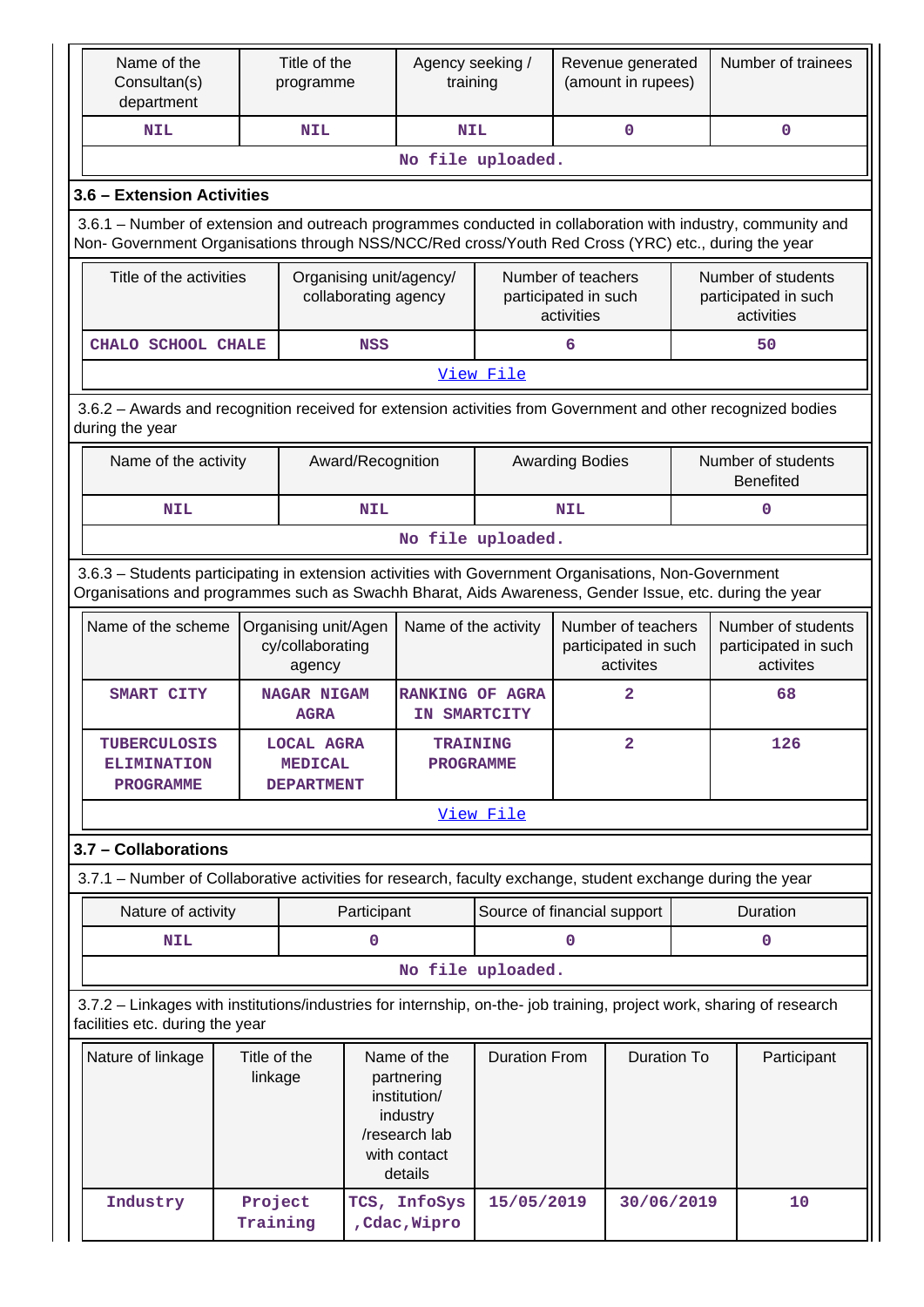| Industry                                                                                                                                                                                                                                                | Project<br>Training |                | NIC , HCL                   |                            | 15/05/2019                    |                    | 30/06/2019 |                                                |                                 | 14                      |  |
|---------------------------------------------------------------------------------------------------------------------------------------------------------------------------------------------------------------------------------------------------------|---------------------|----------------|-----------------------------|----------------------------|-------------------------------|--------------------|------------|------------------------------------------------|---------------------------------|-------------------------|--|
|                                                                                                                                                                                                                                                         |                     |                |                             |                            | No file uploaded.             |                    |            |                                                |                                 |                         |  |
| 3.7.3 - MoUs signed with institutions of national, international importance, other universities, industries, corporate<br>houses etc. during the year                                                                                                   |                     |                |                             |                            |                               |                    |            |                                                |                                 |                         |  |
| Organisation                                                                                                                                                                                                                                            |                     |                | Date of MoU signed          |                            |                               | Purpose/Activities |            |                                                | Number of<br>students/teachers  | participated under MoUs |  |
| <b>NIL</b>                                                                                                                                                                                                                                              |                     |                | 10/12/2019                  |                            |                               | <b>NIL</b>         |            |                                                | $\mathbf 0$                     |                         |  |
|                                                                                                                                                                                                                                                         |                     |                |                             |                            | No file uploaded.             |                    |            |                                                |                                 |                         |  |
| <b>CRITERION IV - INFRASTRUCTURE AND LEARNING RESOURCES</b>                                                                                                                                                                                             |                     |                |                             |                            |                               |                    |            |                                                |                                 |                         |  |
| 4.1 - Physical Facilities                                                                                                                                                                                                                               |                     |                |                             |                            |                               |                    |            |                                                |                                 |                         |  |
| 4.1.1 - Budget allocation, excluding salary for infrastructure augmentation during the year                                                                                                                                                             |                     |                |                             |                            |                               |                    |            |                                                |                                 |                         |  |
| Budget allocated for infrastructure augmentation                                                                                                                                                                                                        |                     |                |                             |                            |                               |                    |            | Budget utilized for infrastructure development |                                 |                         |  |
|                                                                                                                                                                                                                                                         | 872                 |                |                             |                            |                               |                    | 872        |                                                |                                 |                         |  |
|                                                                                                                                                                                                                                                         | 700                 |                |                             |                            |                               |                    | 400        |                                                |                                 |                         |  |
| 4.1.2 - Details of augmentation in infrastructure facilities during the year                                                                                                                                                                            |                     |                |                             |                            |                               |                    |            |                                                |                                 |                         |  |
| <b>Facilities</b><br><b>Existing or Newly Added</b>                                                                                                                                                                                                     |                     |                |                             |                            |                               |                    |            |                                                |                                 |                         |  |
|                                                                                                                                                                                                                                                         |                     | Class rooms    |                             |                            | Newly Added<br>View File      |                    |            |                                                |                                 |                         |  |
|                                                                                                                                                                                                                                                         |                     |                |                             |                            |                               |                    |            |                                                |                                 |                         |  |
| 4.2 - Library as a Learning Resource<br>4.2.1 - Library is automated {Integrated Library Management System (ILMS)}                                                                                                                                      |                     |                |                             |                            |                               |                    |            |                                                |                                 |                         |  |
| Name of the ILMS                                                                                                                                                                                                                                        |                     |                | Nature of automation (fully |                            | Version<br>Year of automation |                    |            |                                                |                                 |                         |  |
| software<br><b>SOUL</b>                                                                                                                                                                                                                                 |                     |                | or patially)<br>Fully       |                            | 55000                         |                    |            |                                                | 2017                            |                         |  |
| 4.2.2 - Library Services                                                                                                                                                                                                                                |                     |                |                             |                            |                               |                    |            |                                                |                                 |                         |  |
| Library<br>Service Type                                                                                                                                                                                                                                 |                     | Existing       |                             |                            | Newly Added                   |                    |            | Total                                          |                                 |                         |  |
| <b>Text Books</b>                                                                                                                                                                                                                                       | 12860               |                | $\mathbf 0$                 | 450                        |                               | 50000              |            | 13310                                          |                                 | 50000                   |  |
|                                                                                                                                                                                                                                                         |                     |                |                             |                            | <u>View File</u>              |                    |            |                                                |                                 |                         |  |
| 4.2.3 - E-content developed by teachers such as: e-PG- Pathshala, CEC (under e-PG- Pathshala CEC (Under<br>Graduate) SWAYAM other MOOCs platform NPTEL/NMEICT/any other Government initiatives & institutional<br>(Learning Management System (LMS) etc |                     |                |                             |                            |                               |                    |            |                                                |                                 |                         |  |
| Name of the Teacher                                                                                                                                                                                                                                     |                     |                | Name of the Module          |                            | Platform on which module      | is developed       |            |                                                | Date of launching e-<br>content |                         |  |
| Prof. M.P. Singh                                                                                                                                                                                                                                        | e-content on AI     | <b>WINDOWS</b> |                             |                            | 01/11/2018                    |                    |            |                                                |                                 |                         |  |
|                                                                                                                                                                                                                                                         |                     |                |                             |                            | <u>View File</u>              |                    |            |                                                |                                 |                         |  |
| 4.3 - IT Infrastructure                                                                                                                                                                                                                                 |                     |                |                             |                            |                               |                    |            |                                                |                                 |                         |  |
| 4.3.1 - Technology Upgradation (overall)                                                                                                                                                                                                                |                     |                |                             |                            |                               |                    |            |                                                |                                 |                         |  |
| <b>Total Co</b><br><b>Type</b><br>mputers                                                                                                                                                                                                               | Computer<br>Lab     |                | Internet                    | <b>Browsing</b><br>centers | Computer<br>Centers           | Office             |            | Departme<br>nts                                | Available<br><b>Bandwidt</b>    | <b>Others</b>           |  |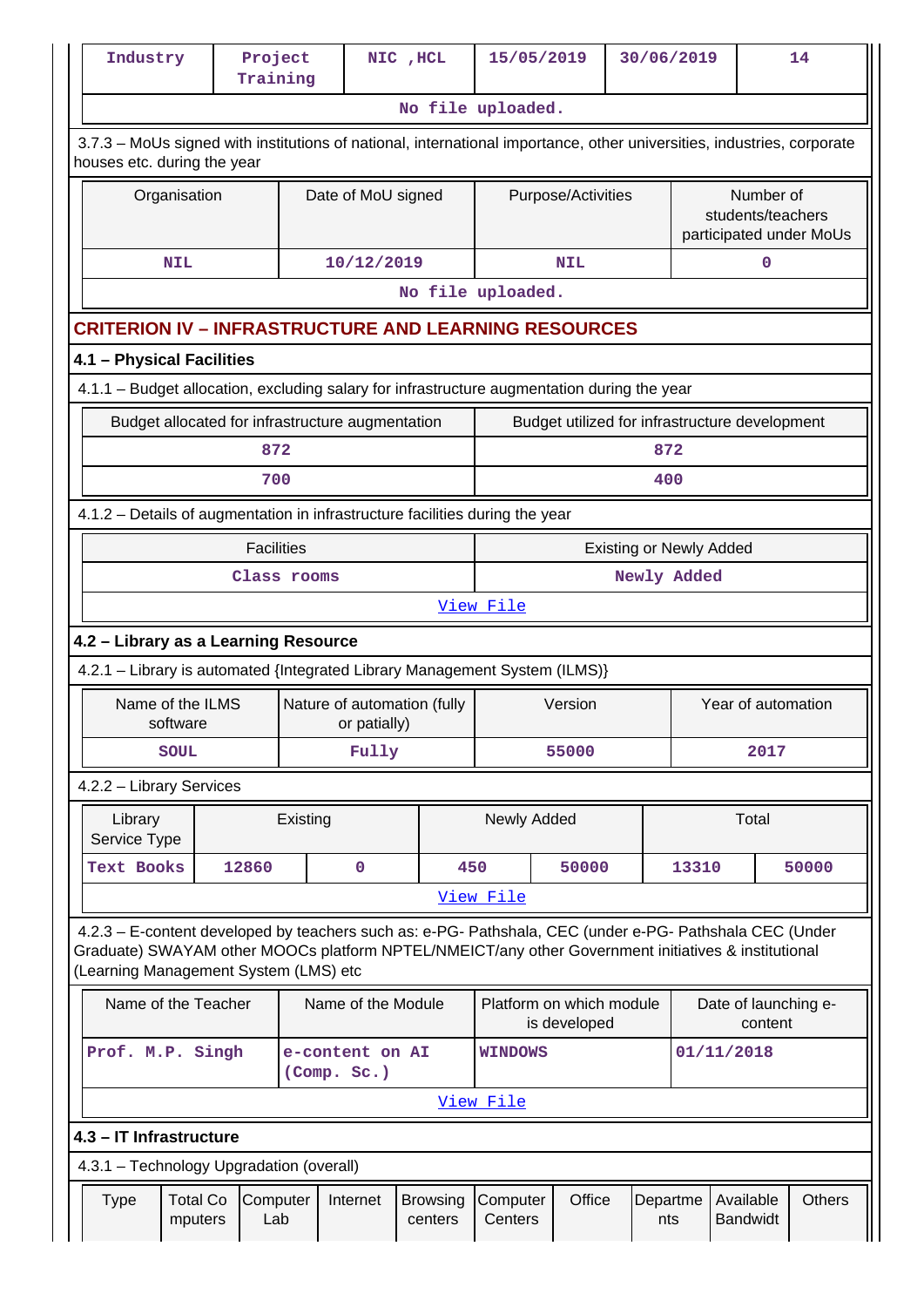|                                                                                                                                                                                                                                                                          |                                                                            |              |                                                                                                                                                                                                                                                                                                                                                                                                                                                                                 |                     |                   |                    |                    | h (MBPS/<br>GBPS)                                   |             |  |  |  |
|--------------------------------------------------------------------------------------------------------------------------------------------------------------------------------------------------------------------------------------------------------------------------|----------------------------------------------------------------------------|--------------|---------------------------------------------------------------------------------------------------------------------------------------------------------------------------------------------------------------------------------------------------------------------------------------------------------------------------------------------------------------------------------------------------------------------------------------------------------------------------------|---------------------|-------------------|--------------------|--------------------|-----------------------------------------------------|-------------|--|--|--|
| Existin<br>g                                                                                                                                                                                                                                                             | 359                                                                        | 14           | 359                                                                                                                                                                                                                                                                                                                                                                                                                                                                             | 1                   | $\mathbf{1}$      | $\mathbf{1}$       | 37                 | 1000                                                | $\mathbf 0$ |  |  |  |
| Added                                                                                                                                                                                                                                                                    | 42                                                                         | $\mathbf{1}$ | 42                                                                                                                                                                                                                                                                                                                                                                                                                                                                              | $\mathbf{O}$        | $\mathbf 0$       | 0                  | $\mathbf{0}$       | $\mathbf 0$                                         | $\mathbf 0$ |  |  |  |
| Total                                                                                                                                                                                                                                                                    | 401                                                                        | 15           | 401                                                                                                                                                                                                                                                                                                                                                                                                                                                                             | 1                   | 1                 | 1                  | 37                 | 1000                                                | $\mathbf 0$ |  |  |  |
| 4.3.2 - Bandwidth available of internet connection in the Institution (Leased line)                                                                                                                                                                                      |                                                                            |              |                                                                                                                                                                                                                                                                                                                                                                                                                                                                                 |                     |                   |                    |                    |                                                     |             |  |  |  |
|                                                                                                                                                                                                                                                                          |                                                                            |              |                                                                                                                                                                                                                                                                                                                                                                                                                                                                                 | 1000 MBPS/ GBPS     |                   |                    |                    |                                                     |             |  |  |  |
| 4.3.3 - Facility for e-content                                                                                                                                                                                                                                           |                                                                            |              |                                                                                                                                                                                                                                                                                                                                                                                                                                                                                 |                     |                   |                    |                    |                                                     |             |  |  |  |
|                                                                                                                                                                                                                                                                          |                                                                            |              | Name of the e-content development facility                                                                                                                                                                                                                                                                                                                                                                                                                                      |                     |                   |                    | recording facility | Provide the link of the videos and media centre and |             |  |  |  |
|                                                                                                                                                                                                                                                                          |                                                                            | <b>NIL</b>   |                                                                                                                                                                                                                                                                                                                                                                                                                                                                                 |                     |                   |                    | <u>NIL</u>         |                                                     |             |  |  |  |
| 4.4 - Maintenance of Campus Infrastructure                                                                                                                                                                                                                               |                                                                            |              |                                                                                                                                                                                                                                                                                                                                                                                                                                                                                 |                     |                   |                    |                    |                                                     |             |  |  |  |
| 4.4.1 – Expenditure incurred on maintenance of physical facilities and academic support facilities, excluding salary<br>component, during the year                                                                                                                       |                                                                            |              |                                                                                                                                                                                                                                                                                                                                                                                                                                                                                 |                     |                   |                    |                    |                                                     |             |  |  |  |
| Expenditure incurredon<br>Assigned Budget on<br>Expenditure incurred on<br>Assigned budget on<br>academic facilities<br>maintenance of academic<br>maintenance of physical<br>physical facilities<br>facilities<br>facilites                                             |                                                                            |              |                                                                                                                                                                                                                                                                                                                                                                                                                                                                                 |                     |                   |                    |                    |                                                     |             |  |  |  |
|                                                                                                                                                                                                                                                                          | 403.8                                                                      |              | 42.37                                                                                                                                                                                                                                                                                                                                                                                                                                                                           |                     |                   | 1444.99            |                    | 362                                                 |             |  |  |  |
| 4.4.2 – Procedures and policies for maintaining and utilizing physical, academic and support facilities - laboratory,<br>library, sports complex, computers, classrooms etc. (maximum 500 words) (information to be available in<br>institutional Website, provide link) |                                                                            |              | Each Academic department and administrative department is responsible for<br>maintaining the facilities created by the University in the respective<br>department. A budgetary allocation is made for maintaining the facilities. As<br>computers and peripherals are large in number and in every academic and<br>administrative department , an annual maintenance contract is done through e-<br>tendering process for the same. For sophisticated laboratory equipments are |                     |                   |                    |                    |                                                     |             |  |  |  |
|                                                                                                                                                                                                                                                                          |                                                                            |              | maintained through its original vendors only. If a large amount is needed for<br>some maintenance it is done through proper quotation/ tender procedure.                                                                                                                                                                                                                                                                                                                        |                     |                   |                    |                    |                                                     |             |  |  |  |
|                                                                                                                                                                                                                                                                          |                                                                            |              |                                                                                                                                                                                                                                                                                                                                                                                                                                                                                 | http://dbrau.org.in |                   |                    |                    |                                                     |             |  |  |  |
| <b>CRITERION V - STUDENT SUPPORT AND PROGRESSION</b>                                                                                                                                                                                                                     |                                                                            |              |                                                                                                                                                                                                                                                                                                                                                                                                                                                                                 |                     |                   |                    |                    |                                                     |             |  |  |  |
| 5.1 - Student Support                                                                                                                                                                                                                                                    |                                                                            |              |                                                                                                                                                                                                                                                                                                                                                                                                                                                                                 |                     |                   |                    |                    |                                                     |             |  |  |  |
| 5.1.1 - Scholarships and Financial Support                                                                                                                                                                                                                               |                                                                            |              |                                                                                                                                                                                                                                                                                                                                                                                                                                                                                 |                     |                   |                    |                    |                                                     |             |  |  |  |
|                                                                                                                                                                                                                                                                          |                                                                            |              | Name/Title of the scheme                                                                                                                                                                                                                                                                                                                                                                                                                                                        |                     |                   | Number of students |                    | Amount in Rupees                                    |             |  |  |  |
|                                                                                                                                                                                                                                                                          | Financial Support<br>from institution                                      |              | <b>NIL</b>                                                                                                                                                                                                                                                                                                                                                                                                                                                                      |                     |                   | 0                  |                    | 0                                                   |             |  |  |  |
|                                                                                                                                                                                                                                                                          | Financial Support<br>from Other Sources                                    |              |                                                                                                                                                                                                                                                                                                                                                                                                                                                                                 |                     |                   |                    |                    |                                                     |             |  |  |  |
|                                                                                                                                                                                                                                                                          | 48767342<br>a) National<br>1320<br><b>SOCIAL WELFARE</b><br>DEPT. UP GOVT. |              |                                                                                                                                                                                                                                                                                                                                                                                                                                                                                 |                     |                   |                    |                    |                                                     |             |  |  |  |
|                                                                                                                                                                                                                                                                          | b) International                                                           |              | <b>NIL</b>                                                                                                                                                                                                                                                                                                                                                                                                                                                                      |                     |                   | $\mathbf 0$        |                    | $\mathbf{0}$                                        |             |  |  |  |
|                                                                                                                                                                                                                                                                          |                                                                            |              |                                                                                                                                                                                                                                                                                                                                                                                                                                                                                 |                     | No file uploaded. |                    |                    |                                                     |             |  |  |  |
| 5.1.2 - Number of capability enhancement and development schemes such as Soft skill development, Remedial<br>coaching, Language lab, Bridge courses, Yoga, Meditation, Personal Counselling and Mentoring etc.,                                                          |                                                                            |              |                                                                                                                                                                                                                                                                                                                                                                                                                                                                                 |                     |                   |                    |                    |                                                     |             |  |  |  |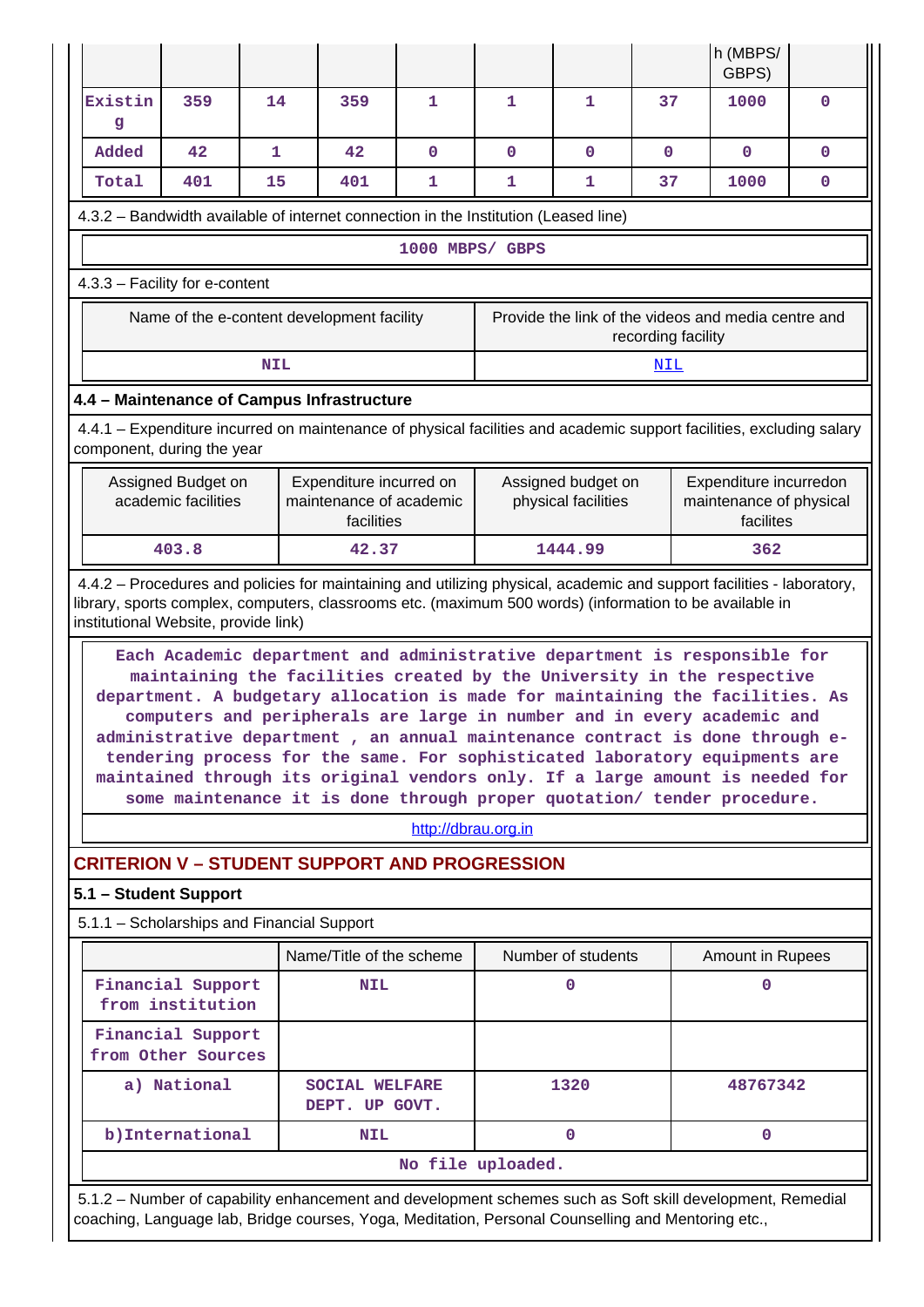|                                                                                                                                                                                        | Name of the capability<br>Date of implemetation<br>enhancement scheme |  |                                                                      | Number of students<br>enrolled                                              |                                       | Agencies involved                                            |                                                                |  |  |
|----------------------------------------------------------------------------------------------------------------------------------------------------------------------------------------|-----------------------------------------------------------------------|--|----------------------------------------------------------------------|-----------------------------------------------------------------------------|---------------------------------------|--------------------------------------------------------------|----------------------------------------------------------------|--|--|
| Foreign Language<br>Lab                                                                                                                                                                |                                                                       |  | 01/07/2018                                                           | 120                                                                         |                                       |                                                              | as open minor in<br>CBCS by the Foreign<br>Language Department |  |  |
|                                                                                                                                                                                        |                                                                       |  |                                                                      | View File                                                                   |                                       |                                                              |                                                                |  |  |
| 5.1.3 – Students benefited by guidance for competitive examinations and career counselling offered by the<br>institution during the year                                               |                                                                       |  |                                                                      |                                                                             |                                       |                                                              |                                                                |  |  |
| Year                                                                                                                                                                                   | Name of the<br>scheme                                                 |  | Number of<br>benefited<br>students for<br>competitive<br>examination | Number of<br>benefited<br>students by<br>career<br>counseling<br>activities |                                       | Number of<br>students who<br>have passedin<br>the comp. exam | Number of<br>studentsp placed                                  |  |  |
| 2019                                                                                                                                                                                   | Student<br>Counselling                                                |  | 15                                                                   | 25                                                                          | $\mathbf 0$                           |                                                              | 8                                                              |  |  |
|                                                                                                                                                                                        |                                                                       |  |                                                                      | No file uploaded.                                                           |                                       |                                                              |                                                                |  |  |
| 5.1.4 – Institutional mechanism for transparency, timely redressal of student grievances, Prevention of sexual<br>harassment and ragging cases during the year                         |                                                                       |  |                                                                      |                                                                             |                                       |                                                              |                                                                |  |  |
| Total grievances received                                                                                                                                                              |                                                                       |  | Number of grievances redressed                                       |                                                                             |                                       | Avg. number of days for grievance<br>redressal               |                                                                |  |  |
| 0                                                                                                                                                                                      |                                                                       |  |                                                                      | 0<br>$\mathbf 0$                                                            |                                       |                                                              |                                                                |  |  |
| 5.2 - Student Progression                                                                                                                                                              |                                                                       |  |                                                                      |                                                                             |                                       |                                                              |                                                                |  |  |
| 5.2.1 - Details of campus placement during the year                                                                                                                                    |                                                                       |  |                                                                      |                                                                             |                                       |                                                              |                                                                |  |  |
|                                                                                                                                                                                        | On campus                                                             |  |                                                                      |                                                                             | Off campus                            |                                                              |                                                                |  |  |
| <b>Nameof</b><br>organizations<br>visited                                                                                                                                              | Number of<br>students<br>participated                                 |  | Number of<br>stduents placed                                         | Nameof<br>organizations<br>visited                                          | Number of<br>students<br>participated |                                                              | Number of<br>stduents placed                                   |  |  |
| Network<br>Bulls (Comp.<br>$Sc.$ )                                                                                                                                                     | 55                                                                    |  | 1                                                                    | SAP System                                                                  | 5                                     |                                                              | 1                                                              |  |  |
|                                                                                                                                                                                        |                                                                       |  |                                                                      | View File                                                                   |                                       |                                                              |                                                                |  |  |
| 5.2.2 - Student progression to higher education in percentage during the year                                                                                                          |                                                                       |  |                                                                      |                                                                             |                                       |                                                              |                                                                |  |  |
| Year                                                                                                                                                                                   | Number of<br>students<br>enrolling into<br>higher education           |  | Programme<br>graduated from                                          | Depratment<br>graduated from                                                | Name of<br>institution joined         |                                                              | Name of<br>programme<br>admitted to                            |  |  |
| 2019                                                                                                                                                                                   | 20                                                                    |  | <b>BSC</b>                                                           | HOME SCIENCE                                                                | INSTITUTE OF<br>HOME SCIENCE          |                                                              | <b>MSC</b>                                                     |  |  |
|                                                                                                                                                                                        |                                                                       |  |                                                                      | View File                                                                   |                                       |                                                              |                                                                |  |  |
| 5.2.3 - Students qualifying in state/ national/ international level examinations during the year<br>(eg:NET/SET/SLET/GATE/GMAT/CAT/GRE/TOFEL/Civil Services/State Government Services) |                                                                       |  |                                                                      |                                                                             |                                       |                                                              |                                                                |  |  |
|                                                                                                                                                                                        | Items                                                                 |  |                                                                      | Number of students selected/ qualifying                                     |                                       |                                                              |                                                                |  |  |
|                                                                                                                                                                                        | <b>NET</b>                                                            |  |                                                                      |                                                                             | 6                                     |                                                              |                                                                |  |  |
|                                                                                                                                                                                        | <b>GATE</b>                                                           |  |                                                                      |                                                                             | 3                                     |                                                              |                                                                |  |  |
|                                                                                                                                                                                        | <b>GMAT</b>                                                           |  |                                                                      |                                                                             | 1                                     |                                                              |                                                                |  |  |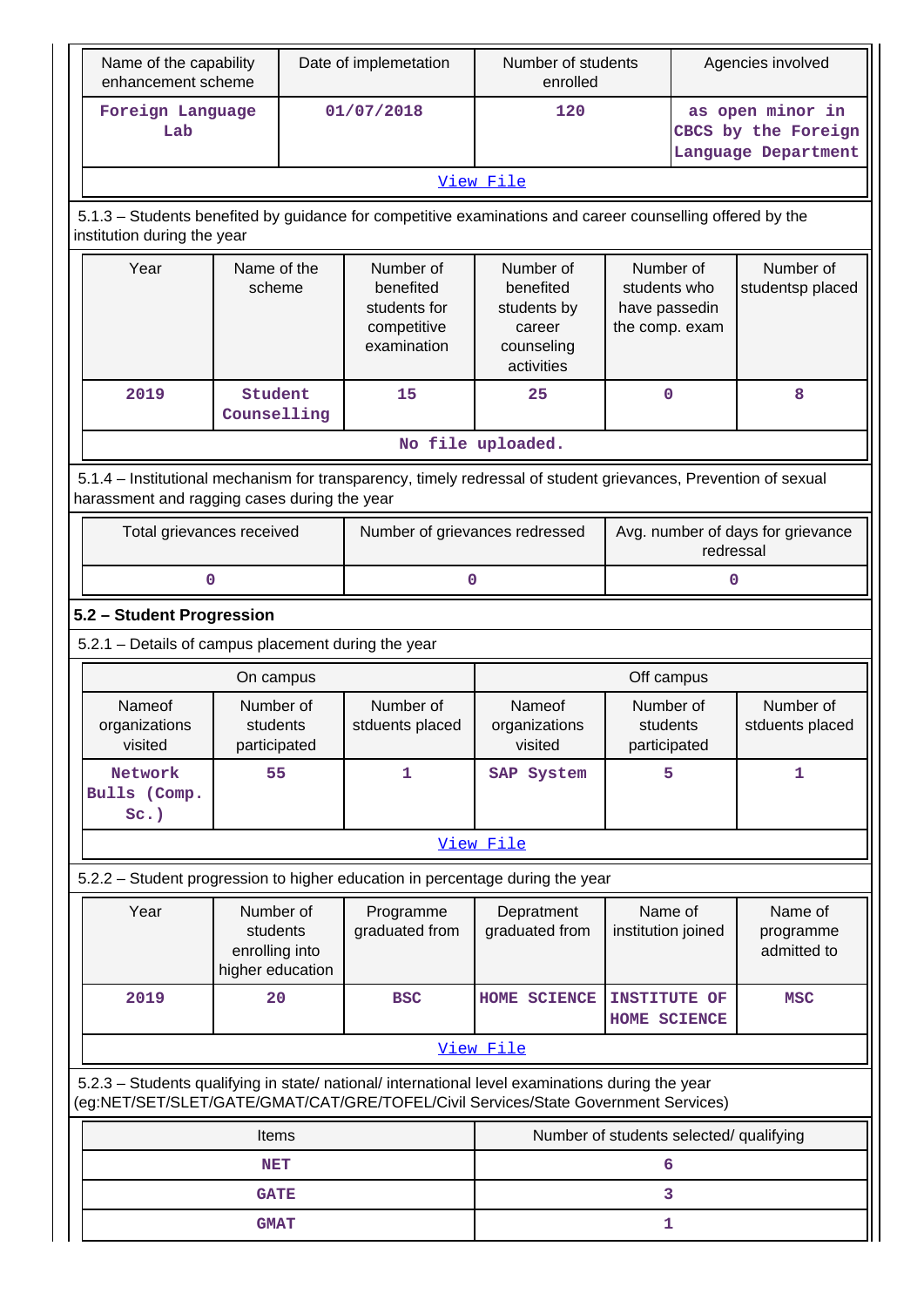|                                                                                                                                                                                                                                                                                                          | Any Other                                                                                                                                                                      |                                                   |                                   |           |                                     |  | 1                      |                        |  |
|----------------------------------------------------------------------------------------------------------------------------------------------------------------------------------------------------------------------------------------------------------------------------------------------------------|--------------------------------------------------------------------------------------------------------------------------------------------------------------------------------|---------------------------------------------------|-----------------------------------|-----------|-------------------------------------|--|------------------------|------------------------|--|
|                                                                                                                                                                                                                                                                                                          |                                                                                                                                                                                |                                                   |                                   | View File |                                     |  |                        |                        |  |
|                                                                                                                                                                                                                                                                                                          | 5.2.4 – Sports and cultural activities / competitions organised at the institution level during the year                                                                       |                                                   |                                   |           |                                     |  |                        |                        |  |
|                                                                                                                                                                                                                                                                                                          | Activity                                                                                                                                                                       |                                                   | Level                             |           |                                     |  | Number of Participants |                        |  |
|                                                                                                                                                                                                                                                                                                          | UNIFEST ( Annual Culture<br>Programme)                                                                                                                                         |                                                   | <b>UNIVERSITY</b>                 |           |                                     |  | 705                    |                        |  |
|                                                                                                                                                                                                                                                                                                          |                                                                                                                                                                                |                                                   |                                   | View File |                                     |  |                        |                        |  |
|                                                                                                                                                                                                                                                                                                          | 5.3 - Student Participation and Activities                                                                                                                                     |                                                   |                                   |           |                                     |  |                        |                        |  |
|                                                                                                                                                                                                                                                                                                          | 5.3.1 – Number of awards/medals for outstanding performance in sports/cultural activities at national/international<br>level (award for a team event should be counted as one) |                                                   |                                   |           |                                     |  |                        |                        |  |
| Year                                                                                                                                                                                                                                                                                                     | Name of the<br>award/medal                                                                                                                                                     | National/<br>Internaional                         | Number of<br>awards for<br>Sports |           | Number of<br>awards for<br>Cultural |  | Student ID<br>number   | Name of the<br>student |  |
| 2018                                                                                                                                                                                                                                                                                                     | Gold<br>(Power<br>Lifting)                                                                                                                                                     | National                                          | 1                                 |           | 0                                   |  | $\mathbf 0$            | Pradeep<br>Sharma      |  |
| View File                                                                                                                                                                                                                                                                                                |                                                                                                                                                                                |                                                   |                                   |           |                                     |  |                        |                        |  |
| 5.3.2 - Activity of Student Council & representation of students on academic & administrative bodies/committees of<br>the institution (maximum 500 words)                                                                                                                                                |                                                                                                                                                                                |                                                   |                                   |           |                                     |  |                        |                        |  |
|                                                                                                                                                                                                                                                                                                          | Students have their elections every year and Vice chancellor take their opinion                                                                                                | in Advisory committee meetings                    |                                   |           |                                     |  |                        |                        |  |
| 5.4 - Alumni Engagement                                                                                                                                                                                                                                                                                  |                                                                                                                                                                                |                                                   |                                   |           |                                     |  |                        |                        |  |
|                                                                                                                                                                                                                                                                                                          | 5.4.1 - Whether the institution has registered Alumni Association?                                                                                                             |                                                   |                                   |           |                                     |  |                        |                        |  |
| Yes                                                                                                                                                                                                                                                                                                      |                                                                                                                                                                                |                                                   |                                   |           |                                     |  |                        |                        |  |
|                                                                                                                                                                                                                                                                                                          | Some departments like Social work have registered Alumni Association                                                                                                           |                                                   |                                   |           |                                     |  |                        |                        |  |
|                                                                                                                                                                                                                                                                                                          | 5.4.2 - No. of registered Alumni:                                                                                                                                              |                                                   |                                   |           |                                     |  |                        |                        |  |
|                                                                                                                                                                                                                                                                                                          |                                                                                                                                                                                |                                                   | 1                                 |           |                                     |  |                        |                        |  |
|                                                                                                                                                                                                                                                                                                          | 5.4.3 - Alumni contribution during the year (in Rupees) :                                                                                                                      |                                                   |                                   |           |                                     |  |                        |                        |  |
|                                                                                                                                                                                                                                                                                                          |                                                                                                                                                                                |                                                   | 0                                 |           |                                     |  |                        |                        |  |
|                                                                                                                                                                                                                                                                                                          | 5.4.4 - Meetings/activities organized by Alumni Association:                                                                                                                   |                                                   |                                   |           |                                     |  |                        |                        |  |
|                                                                                                                                                                                                                                                                                                          |                                                                                                                                                                                | Twice in a year for Social Work Department Alumni |                                   |           |                                     |  |                        |                        |  |
|                                                                                                                                                                                                                                                                                                          | <b>CRITERION VI - GOVERNANCE, LEADERSHIP AND MANAGEMENT</b>                                                                                                                    |                                                   |                                   |           |                                     |  |                        |                        |  |
|                                                                                                                                                                                                                                                                                                          | 6.1 - Institutional Vision and Leadership                                                                                                                                      |                                                   |                                   |           |                                     |  |                        |                        |  |
| words)                                                                                                                                                                                                                                                                                                   | 6.1.1 – Mention two practices of decentralization and participative management during the last year (maximum 500                                                               |                                                   |                                   |           |                                     |  |                        |                        |  |
| University has dedicated in charges for different activities . Academic<br>activities are looked by Heads and Deans, Students activities are taken care<br>by Dean Students Welfare. In administrative work Vice Chancellor is assisted by<br>Registrar, Finance Officer, and Controller of Examination. |                                                                                                                                                                                |                                                   |                                   |           |                                     |  |                        |                        |  |
|                                                                                                                                                                                                                                                                                                          | 6.1.2 - Does the institution have a Management Information System (MIS)?                                                                                                       |                                                   |                                   |           |                                     |  |                        |                        |  |
|                                                                                                                                                                                                                                                                                                          |                                                                                                                                                                                |                                                   | Partial                           |           |                                     |  |                        |                        |  |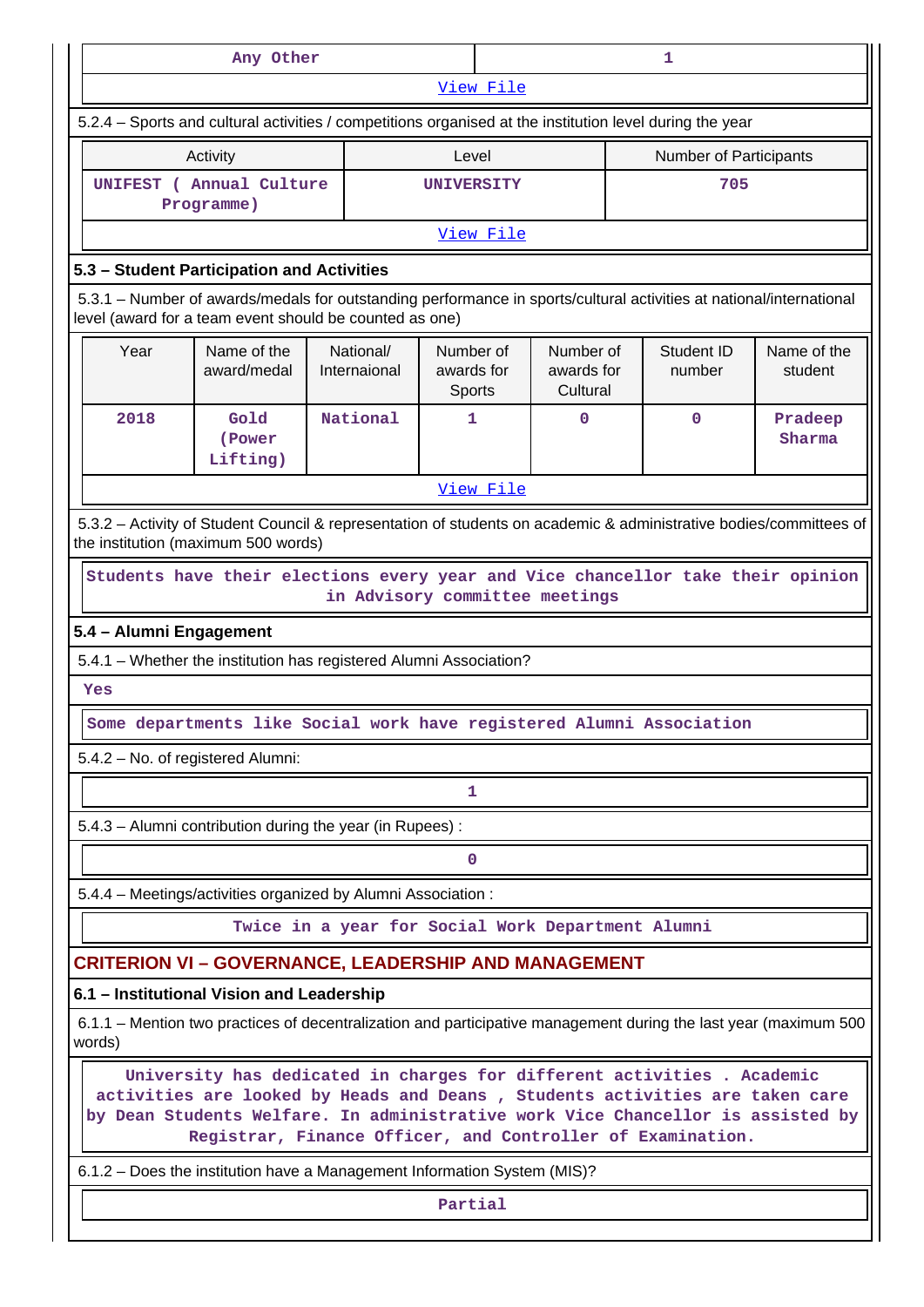| 6.2 - Strategy Development and Deployment                                                                                                                          |                                                                                             |                                                                                                |                                                                                     |                                                                                             |            |                                                                             |                                                  |  |                                                      |  |
|--------------------------------------------------------------------------------------------------------------------------------------------------------------------|---------------------------------------------------------------------------------------------|------------------------------------------------------------------------------------------------|-------------------------------------------------------------------------------------|---------------------------------------------------------------------------------------------|------------|-----------------------------------------------------------------------------|--------------------------------------------------|--|------------------------------------------------------|--|
| 6.2.1 - Quality improvement strategies adopted by the institution for each of the following (with in 100 words each):                                              |                                                                                             |                                                                                                |                                                                                     |                                                                                             |            |                                                                             |                                                  |  |                                                      |  |
|                                                                                                                                                                    | <b>Strategy Type</b>                                                                        |                                                                                                |                                                                                     |                                                                                             |            |                                                                             | <b>Details</b>                                   |  |                                                      |  |
|                                                                                                                                                                    |                                                                                             | Admission of Students                                                                          |                                                                                     | Online Application, Written and<br>Interview based, and State Level<br>Entrance Examination |            |                                                                             |                                                  |  |                                                      |  |
| Industry Interaction / Collaboration                                                                                                                               |                                                                                             |                                                                                                |                                                                                     | Industrial Tours by Professional<br>Courses Students                                        |            |                                                                             |                                                  |  |                                                      |  |
|                                                                                                                                                                    |                                                                                             | Human Resource Management                                                                      |                                                                                     |                                                                                             |            | Several Workshops and Conferences                                           |                                                  |  |                                                      |  |
| Library, ICT and Physical<br>Infrastructure / Instrumentation                                                                                                      |                                                                                             |                                                                                                |                                                                                     | INFLIBNET, URKUND software are<br>available and Utilized.                                   |            |                                                                             |                                                  |  |                                                      |  |
| Research and Development                                                                                                                                           |                                                                                             |                                                                                                |                                                                                     |                                                                                             | Regulation |                                                                             | Ph.D. Course according to latest UGC             |  |                                                      |  |
| Examination and Evaluation                                                                                                                                         |                                                                                             |                                                                                                |                                                                                     |                                                                                             |            |                                                                             |                                                  |  | Online based registration and Result                 |  |
|                                                                                                                                                                    |                                                                                             | Teaching and Learning                                                                          |                                                                                     |                                                                                             |            |                                                                             | Based on ICT                                     |  |                                                      |  |
| Curriculum Development                                                                                                                                             |                                                                                             |                                                                                                |                                                                                     | Review and Designed by Academic                                                             | Committees |                                                                             |                                                  |  |                                                      |  |
| 6.2.2 - Implementation of e-governance in areas of operations:                                                                                                     |                                                                                             |                                                                                                |                                                                                     |                                                                                             |            |                                                                             |                                                  |  |                                                      |  |
|                                                                                                                                                                    | E-governace area                                                                            |                                                                                                |                                                                                     |                                                                                             |            |                                                                             | Details                                          |  |                                                      |  |
|                                                                                                                                                                    |                                                                                             | Planning and Development                                                                       |                                                                                     |                                                                                             |            | Online Affiliation Process                                                  |                                                  |  |                                                      |  |
|                                                                                                                                                                    | Administration                                                                              |                                                                                                |                                                                                     |                                                                                             |            | Computer based File tracking                                                |                                                  |  |                                                      |  |
|                                                                                                                                                                    |                                                                                             | Finance and Accounts                                                                           |                                                                                     |                                                                                             |            | e-tenders, Payment through PFMS                                             |                                                  |  |                                                      |  |
| Student Admission and Support                                                                                                                                      |                                                                                             |                                                                                                |                                                                                     | Online Verfications, On line Migration<br>and Provisional Degree                            |            |                                                                             |                                                  |  |                                                      |  |
|                                                                                                                                                                    | Examination                                                                                 |                                                                                                |                                                                                     | Online Pre and Post Examination WORK                                                        |            |                                                                             |                                                  |  |                                                      |  |
| 6.3 - Faculty Empowerment Strategies                                                                                                                               |                                                                                             |                                                                                                |                                                                                     |                                                                                             |            |                                                                             |                                                  |  |                                                      |  |
| 6.3.1 – Teachers provided with financial support to attend conferences / workshops and towards membership fee<br>of professional bodies during the year            |                                                                                             |                                                                                                |                                                                                     |                                                                                             |            |                                                                             |                                                  |  |                                                      |  |
| Year                                                                                                                                                               |                                                                                             | Name of Teacher                                                                                | Name of conference/<br>workshop attended<br>for which financial<br>support provided |                                                                                             |            | Name of the<br>professional body for<br>which membership<br>fee is provided |                                                  |  | Amount of support                                    |  |
| 2018                                                                                                                                                               |                                                                                             | Prof. Sanjeev<br>Kumar                                                                         | ICM Brazil                                                                          |                                                                                             |            | <b>NIL</b>                                                                  |                                                  |  | 150000                                               |  |
|                                                                                                                                                                    |                                                                                             |                                                                                                |                                                                                     | View File                                                                                   |            |                                                                             |                                                  |  |                                                      |  |
| 6.3.2 - Number of professional development / administrative training programmes organized by the University for<br>teaching and non teaching staff during the year |                                                                                             |                                                                                                |                                                                                     |                                                                                             |            |                                                                             |                                                  |  |                                                      |  |
| Year                                                                                                                                                               | Title of the<br>professional<br>development<br>programme<br>organised for<br>teaching staff | Title of the<br>administrative<br>training<br>programme<br>organised for<br>non-teaching<br>ct | From date                                                                           |                                                                                             |            | To Date                                                                     | Number of<br>participants<br>(Teaching<br>staff) |  | Number of<br>participants<br>(non-teaching<br>staff) |  |

| Year | Title of the<br>professional<br>development<br>programme<br>organised for<br>teaching staff | Title of the<br>administrative<br>training<br>programme<br>organised for<br>non-teaching<br>staff | From date  | To Date    | Number of<br>participants<br>(Teaching<br>staff) | Number of<br>participants<br>(non-teaching<br>staff) |
|------|---------------------------------------------------------------------------------------------|---------------------------------------------------------------------------------------------------|------------|------------|--------------------------------------------------|------------------------------------------------------|
| 2019 | Office<br>Automation                                                                        | e-office<br>by                                                                                    | 12/03/2019 | 18/03/2019 | 73                                               | 20                                                   |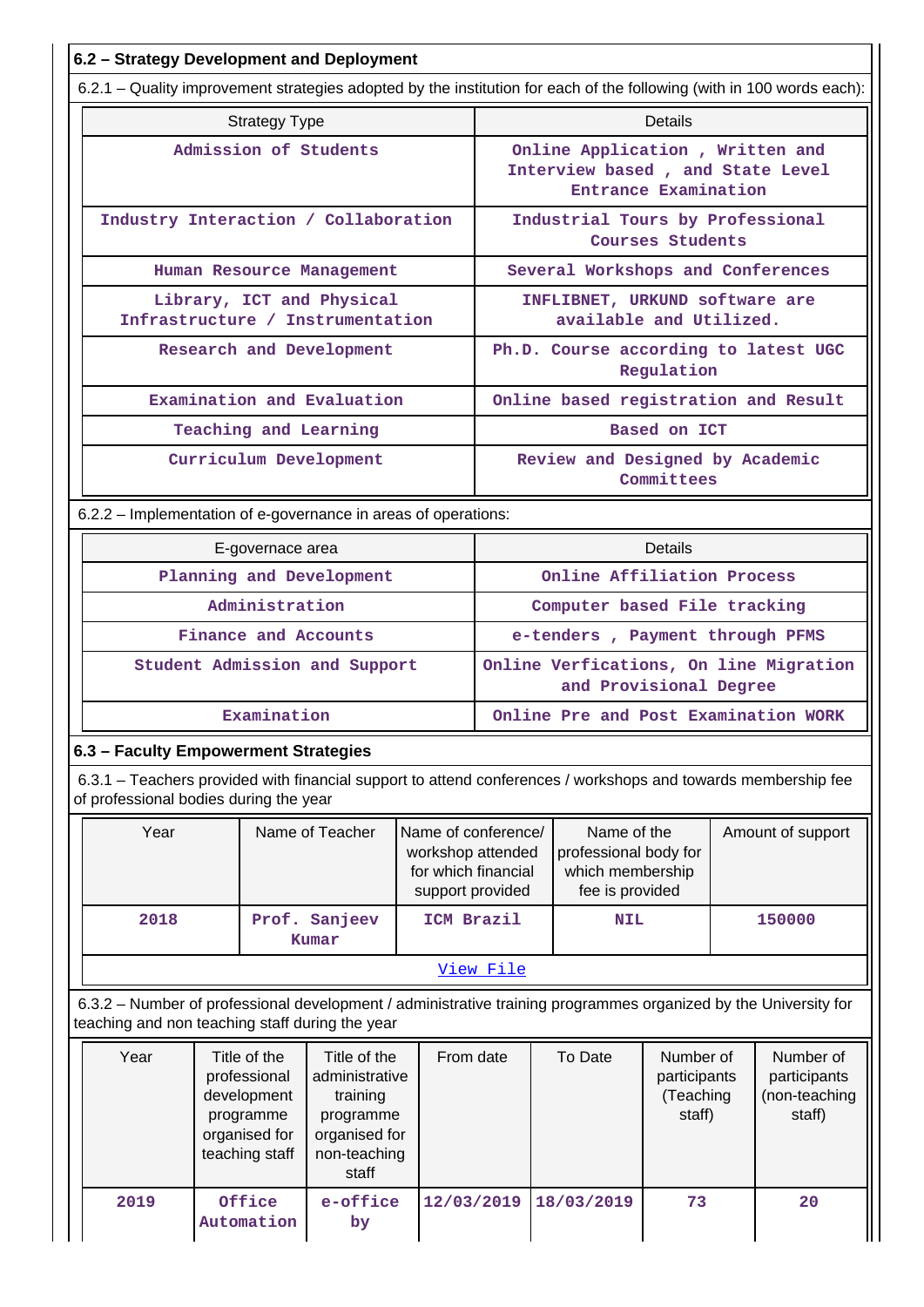|                                                                                                                                                                                            |                                    | Microsoft        |            |                               |           |              |                 |                       |  |  |
|--------------------------------------------------------------------------------------------------------------------------------------------------------------------------------------------|------------------------------------|------------------|------------|-------------------------------|-----------|--------------|-----------------|-----------------------|--|--|
|                                                                                                                                                                                            |                                    |                  |            | No file uploaded.             |           |              |                 |                       |  |  |
| 6.3.3 - No. of teachers attending professional development programmes, viz., Orientation Programme, Refresher<br>Course, Short Term Course, Faculty Development Programmes during the year |                                    |                  |            |                               |           |              |                 |                       |  |  |
| Title of the<br>professional<br>development<br>programme                                                                                                                                   | Number of teachers<br>who attended | From Date        |            |                               |           | To date      |                 | Duration              |  |  |
| FDP                                                                                                                                                                                        | 8                                  |                  | 24/09/2018 |                               |           | 30/09/2018   |                 | 7                     |  |  |
|                                                                                                                                                                                            |                                    |                  |            | View File                     |           |              |                 |                       |  |  |
| 6.3.4 - Faculty and Staff recruitment (no. for permanent recruitment):                                                                                                                     |                                    |                  |            |                               |           |              |                 |                       |  |  |
|                                                                                                                                                                                            | Teaching                           |                  |            |                               |           | Non-teaching |                 |                       |  |  |
| Permanent                                                                                                                                                                                  |                                    | <b>Full Time</b> |            |                               | Permanent |              |                 | <b>Full Time</b>      |  |  |
| n                                                                                                                                                                                          |                                    | ŋ                |            |                               | n         |              |                 | ი                     |  |  |
| 6.3.5 - Welfare schemes for                                                                                                                                                                |                                    |                  |            |                               |           |              |                 |                       |  |  |
| <b>Students</b><br>Teaching<br>Non-teaching                                                                                                                                                |                                    |                  |            |                               |           |              |                 |                       |  |  |
| <b>Teachers Welfare FUND</b><br>Non-teaching welfare Fund<br>Various Health Checkups<br>and Health Insurance                                                                               |                                    |                  |            |                               |           |              |                 |                       |  |  |
| 6.4 - Financial Management and Resource Mobilization                                                                                                                                       |                                    |                  |            |                               |           |              |                 |                       |  |  |
| 6.4.1 - Institution conducts internal and external financial audits regularly (with in 100 words each)                                                                                     |                                    |                  |            |                               |           |              |                 |                       |  |  |
| Internal audit is done by CA and External Audit is done by State Government                                                                                                                |                                    |                  | Auditors.  |                               |           |              |                 |                       |  |  |
| 6.4.2 - Funds / Grants received from management, non-government bodies, individuals, philanthropies during the<br>year(not covered in Criterion III)                                       |                                    |                  |            |                               |           |              |                 |                       |  |  |
| Name of the non government<br>funding agencies /individuals                                                                                                                                |                                    |                  |            | Funds/ Grnats received in Rs. |           |              | Purpose         |                       |  |  |
| Various Individual                                                                                                                                                                         |                                    |                  | 5000000    |                               |           |              | Khandari Campus | Annapurna, Canteen at |  |  |
|                                                                                                                                                                                            |                                    |                  |            | View File                     |           |              |                 |                       |  |  |
| 6.4.3 - Total corpus fund generated                                                                                                                                                        |                                    |                  |            |                               |           |              |                 |                       |  |  |
|                                                                                                                                                                                            |                                    |                  | 7500000    |                               |           |              |                 |                       |  |  |
| 6.5 - Internal Quality Assurance System                                                                                                                                                    |                                    |                  |            |                               |           |              |                 |                       |  |  |
| 6.5.1 – Whether Academic and Administrative Audit (AAA) has been done?                                                                                                                     |                                    |                  |            |                               |           |              |                 |                       |  |  |
| <b>Audit Type</b>                                                                                                                                                                          |                                    | External         |            |                               |           |              | Internal        |                       |  |  |
|                                                                                                                                                                                            | Yes/No                             |                  | Agency     |                               |           | Yes/No       |                 | Authority             |  |  |
| Academic                                                                                                                                                                                   | <b>No</b>                          |                  |            |                               |           | Yes          |                 | <b>IQAC</b>           |  |  |
| Administrative                                                                                                                                                                             | No                                 |                  |            |                               |           | Yes          |                 | <b>IQAC</b>           |  |  |
| 6.5.2 – What efforts are made by the University to promote autonomy in the affiliated/constituent colleges? (if<br>applicable)                                                             |                                    |                  |            |                               |           |              |                 |                       |  |  |
| Autonomy is discussed as per Government Norms. University encourages this                                                                                                                  |                                    |                  | activity.  |                               |           |              |                 |                       |  |  |
| 6.5.3 - Activities and support from the Parent - Teacher Association (at least three)                                                                                                      |                                    |                  |            |                               |           |              |                 |                       |  |  |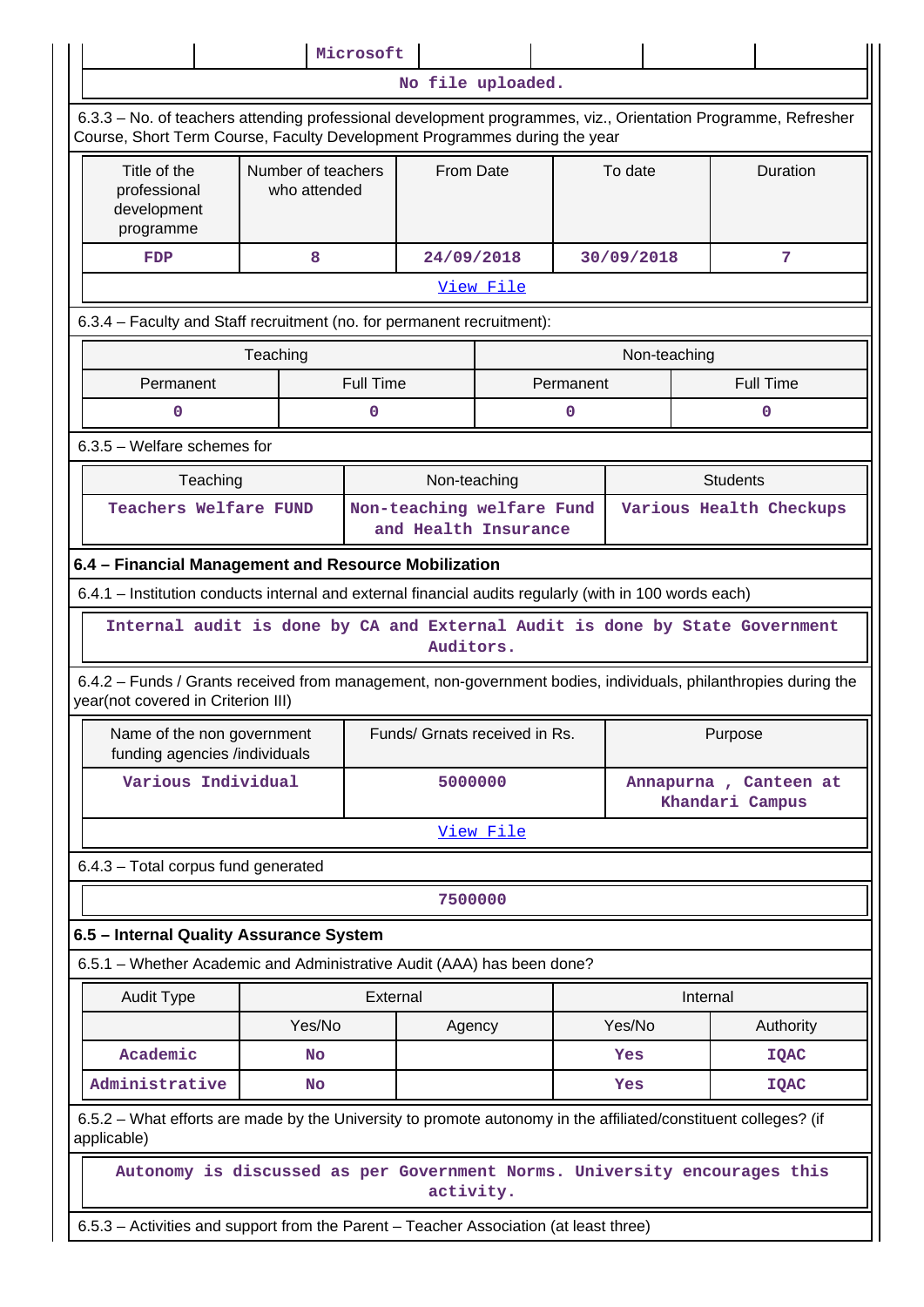|                                                         |                                                                                                             | Parents are in contact under Tutor Guardian Scheme. |                      |  |                               |                           |  |  |  |  |  |
|---------------------------------------------------------|-------------------------------------------------------------------------------------------------------------|-----------------------------------------------------|----------------------|--|-------------------------------|---------------------------|--|--|--|--|--|
|                                                         | 6.5.4 – Development programmes for support staff (at least three)                                           |                                                     |                      |  |                               |                           |  |  |  |  |  |
|                                                         |                                                                                                             | Health Insurance Welfare Fund Staff Quarters        |                      |  |                               |                           |  |  |  |  |  |
|                                                         | 6.5.5 - Post Accreditation initiative(s) (mention at least three)                                           |                                                     |                      |  |                               |                           |  |  |  |  |  |
|                                                         | Personal Promotion for various Teachers Uploading of e-contents on UGC portal                               | IQAC made proActive                                 |                      |  |                               |                           |  |  |  |  |  |
|                                                         | 6.5.6 - Internal Quality Assurance System Details                                                           |                                                     |                      |  |                               |                           |  |  |  |  |  |
| a) Submission of Data for AISHE portal<br>Yes           |                                                                                                             |                                                     |                      |  |                               |                           |  |  |  |  |  |
| b) Participation in NIRF<br><b>No</b>                   |                                                                                                             |                                                     |                      |  |                               |                           |  |  |  |  |  |
|                                                         | c)ISO certification                                                                                         |                                                     |                      |  | <b>No</b>                     |                           |  |  |  |  |  |
|                                                         | d)NBA or any other quality audit                                                                            |                                                     |                      |  | No                            |                           |  |  |  |  |  |
|                                                         | 6.5.7 - Number of Quality Initiatives undertaken during the year                                            |                                                     |                      |  |                               |                           |  |  |  |  |  |
| Year                                                    | Name of quality<br>initiative by IQAC                                                                       | Date of<br>conducting IQAC                          | <b>Duration From</b> |  | <b>Duration To</b>            | Number of<br>participants |  |  |  |  |  |
| 2019                                                    | Promotion of<br>Teachers                                                                                    | 04/02/2019                                          | 12/02/2019           |  | 26/02/2019                    | 26                        |  |  |  |  |  |
| 2019                                                    | <b>NAAC</b><br>workshop for<br>Aided and<br>Govt.<br>Affiliated<br>Colleges                                 |                                                     | 21/02/2019           |  | 21/02/2019                    | 250                       |  |  |  |  |  |
|                                                         |                                                                                                             |                                                     | No file uploaded.    |  |                               |                           |  |  |  |  |  |
|                                                         | <b>CRITERION VII - INSTITUTIONAL VALUES AND BEST PRACTICES</b>                                              |                                                     |                      |  |                               |                           |  |  |  |  |  |
| 7.1 - Institutional Values and Social Responsibilities  |                                                                                                             |                                                     |                      |  |                               |                           |  |  |  |  |  |
| year)                                                   | 7.1.1 – Gender Equity (Number of gender equity promotion programmes organized by the institution during the |                                                     |                      |  |                               |                           |  |  |  |  |  |
| Title of the<br>programme                               | Period from                                                                                                 |                                                     | Period To            |  | <b>Number of Participants</b> |                           |  |  |  |  |  |
|                                                         |                                                                                                             |                                                     |                      |  | Female                        | Male                      |  |  |  |  |  |
| Poster for<br>Gender Equity<br>during youth<br>Festival | 27/11/2018                                                                                                  |                                                     | 29/11/2019           |  | 30                            | 24                        |  |  |  |  |  |
| Female<br>Admission                                     | Horizontal<br>30/06/2019<br>350<br>$\mathbf 0$<br>01/07/2018<br>Reservation for<br>Applicants for           |                                                     |                      |  |                               |                           |  |  |  |  |  |
|                                                         | 7.1.2 - Environmental Consciousness and Sustainability/Alternate Energy initiatives such as:                |                                                     |                      |  |                               |                           |  |  |  |  |  |
|                                                         | Percentage of power requirement of the University met by the renewable energy sources                       |                                                     |                      |  |                               |                           |  |  |  |  |  |
|                                                         |                                                                                                             |                                                     | <b>NIL</b>           |  |                               |                           |  |  |  |  |  |
|                                                         | 7.1.3 - Differently abled (Divyangjan) friendliness                                                         |                                                     |                      |  |                               |                           |  |  |  |  |  |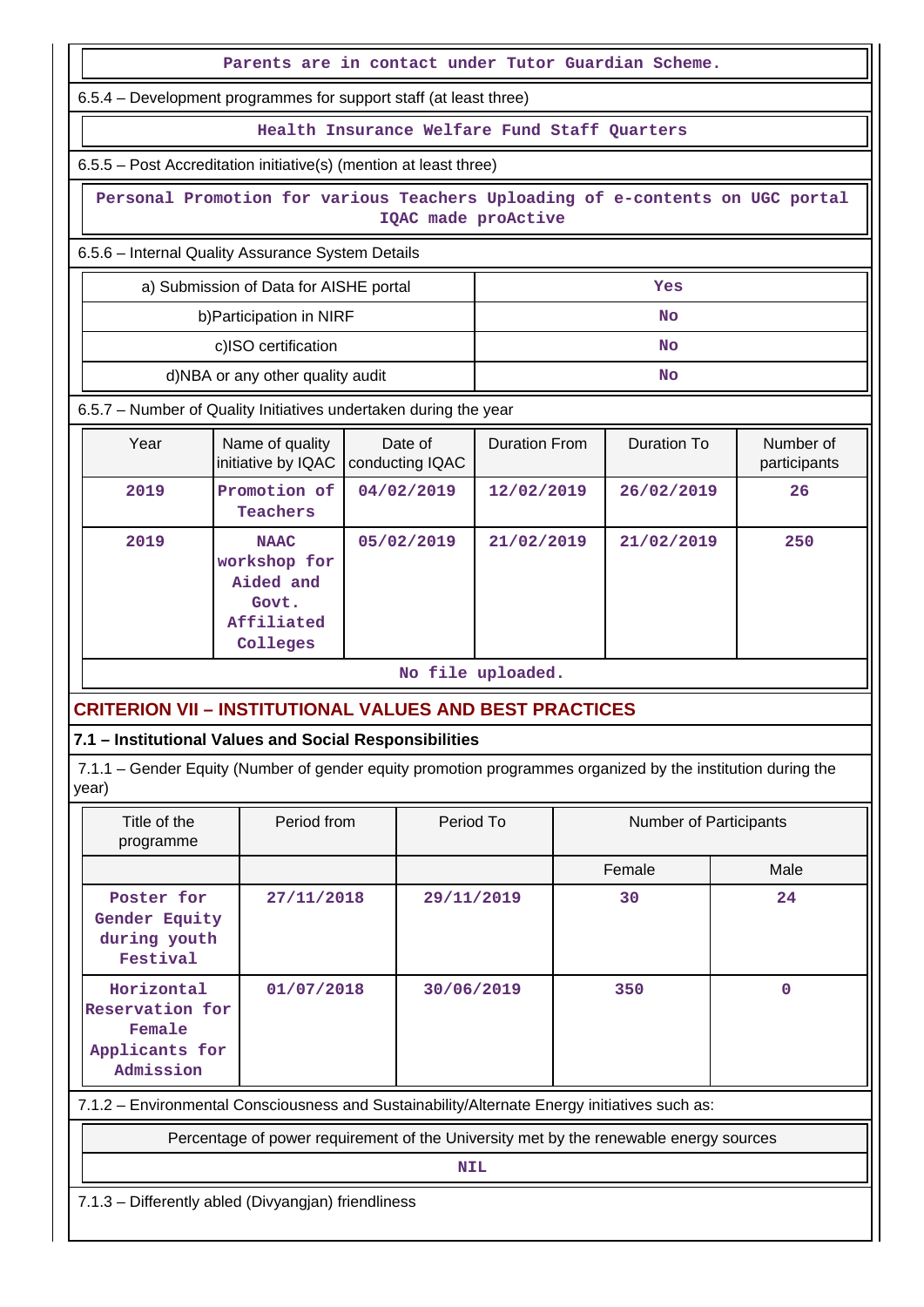|                                                                                                   | Item facilities                                                                                                                                                  |                                                                                                   |            | Yes/No                                                                                                                                                                                                                               |                   |                       |                                                                  | Number of beneficiaries    |                                                     |  |  |
|---------------------------------------------------------------------------------------------------|------------------------------------------------------------------------------------------------------------------------------------------------------------------|---------------------------------------------------------------------------------------------------|------------|--------------------------------------------------------------------------------------------------------------------------------------------------------------------------------------------------------------------------------------|-------------------|-----------------------|------------------------------------------------------------------|----------------------------|-----------------------------------------------------|--|--|
|                                                                                                   | Ramp/Rails                                                                                                                                                       |                                                                                                   | Yes        |                                                                                                                                                                                                                                      |                   |                       | 30                                                               |                            |                                                     |  |  |
|                                                                                                   | <b>Rest Rooms</b>                                                                                                                                                |                                                                                                   |            | Yes                                                                                                                                                                                                                                  |                   |                       | 30                                                               |                            |                                                     |  |  |
|                                                                                                   | Scribes for examination                                                                                                                                          |                                                                                                   | Yes        |                                                                                                                                                                                                                                      |                   |                       |                                                                  | $\overline{\mathbf{2}}$    |                                                     |  |  |
|                                                                                                   | <b>Braille</b><br>Software/facilities                                                                                                                            |                                                                                                   | Yes        |                                                                                                                                                                                                                                      |                   |                       |                                                                  | 1                          |                                                     |  |  |
|                                                                                                   | Special skill development<br>for differently abled<br>students                                                                                                   |                                                                                                   | Yes        |                                                                                                                                                                                                                                      |                   |                       |                                                                  | 5                          |                                                     |  |  |
| 7.1.4 - Inclusion and Situatedness                                                                |                                                                                                                                                                  |                                                                                                   |            |                                                                                                                                                                                                                                      |                   |                       |                                                                  |                            |                                                     |  |  |
| Year                                                                                              | Number of<br>initiatives to<br>address<br>locational<br>advantages<br>and disadva<br>ntages                                                                      | Number of<br>initiatives<br>taken to<br>engage with<br>and<br>contribute to<br>local<br>community |            | Date                                                                                                                                                                                                                                 | Duration          | Name of<br>initiative |                                                                  | <b>Issues</b><br>addressed | Number of<br>participating<br>students<br>and staff |  |  |
| 2019                                                                                              | 3<br>3                                                                                                                                                           |                                                                                                   |            |                                                                                                                                                                                                                                      | 365               |                       | <b>AS PER</b><br>LIST                                            | <b>MANY</b>                | 73                                                  |  |  |
|                                                                                                   |                                                                                                                                                                  |                                                                                                   |            |                                                                                                                                                                                                                                      | View File         |                       |                                                                  |                            |                                                     |  |  |
| 7.1.5 - Human Values and Professional Ethics Code of conduct (handbooks) for various stakeholders |                                                                                                                                                                  |                                                                                                   |            |                                                                                                                                                                                                                                      |                   |                       |                                                                  |                            |                                                     |  |  |
|                                                                                                   | <b>Title</b>                                                                                                                                                     |                                                                                                   |            | Date of publication                                                                                                                                                                                                                  |                   |                       |                                                                  | Follow up(max 100 words)   |                                                     |  |  |
|                                                                                                   | LYNGDOH Committee Report                                                                                                                                         |                                                                                                   | 01/07/2018 |                                                                                                                                                                                                                                      |                   |                       | University Follow For<br><b>Students Elections Every</b><br>Year |                            |                                                     |  |  |
| 7.1.6 - Activities conducted for promotion of universal Values and Ethics                         |                                                                                                                                                                  |                                                                                                   |            |                                                                                                                                                                                                                                      |                   |                       |                                                                  |                            |                                                     |  |  |
|                                                                                                   | Activity                                                                                                                                                         |                                                                                                   |            | <b>Duration From</b>                                                                                                                                                                                                                 | Duration To       |                       |                                                                  | Number of participants     |                                                     |  |  |
|                                                                                                   | Shaktikumbh-<br>Thoughtful<br>Discussion to<br>discuss the<br>challenges and<br>solution in front<br>of women and role<br>of women in<br>uplifting the<br>nation |                                                                                                   |            | 09/12/2018                                                                                                                                                                                                                           | 10/12/2018        |                       |                                                                  | 5000                       |                                                     |  |  |
|                                                                                                   |                                                                                                                                                                  |                                                                                                   |            |                                                                                                                                                                                                                                      | No file uploaded. |                       |                                                                  |                            |                                                     |  |  |
| 7.1.7 - Initiatives taken by the institution to make the campus eco-friendly (at least five)      |                                                                                                                                                                  |                                                                                                   |            |                                                                                                                                                                                                                                      |                   |                       |                                                                  |                            |                                                     |  |  |
|                                                                                                   | 1) Plantation 2) Ban on Plastic 3) Swachh Bharat Abhiyan 4) Environmental<br>Awareness Program 5) Energy Saving Program                                          |                                                                                                   |            |                                                                                                                                                                                                                                      |                   |                       |                                                                  |                            |                                                     |  |  |
|                                                                                                   | 7.2 - Best Practices                                                                                                                                             |                                                                                                   |            |                                                                                                                                                                                                                                      |                   |                       |                                                                  |                            |                                                     |  |  |
| 7.2.1 – Describe at least two institutional best practices                                        |                                                                                                                                                                  |                                                                                                   |            |                                                                                                                                                                                                                                      |                   |                       |                                                                  |                            |                                                     |  |  |
|                                                                                                   |                                                                                                                                                                  |                                                                                                   |            | 1. ICT based Teaching Learning - University provided at least one smart<br>classroom in each Department and All the faculties are utilizing it and<br>converting them self for the ICT based teaching and learning. 2. Contributions |                   |                       |                                                                  |                            |                                                     |  |  |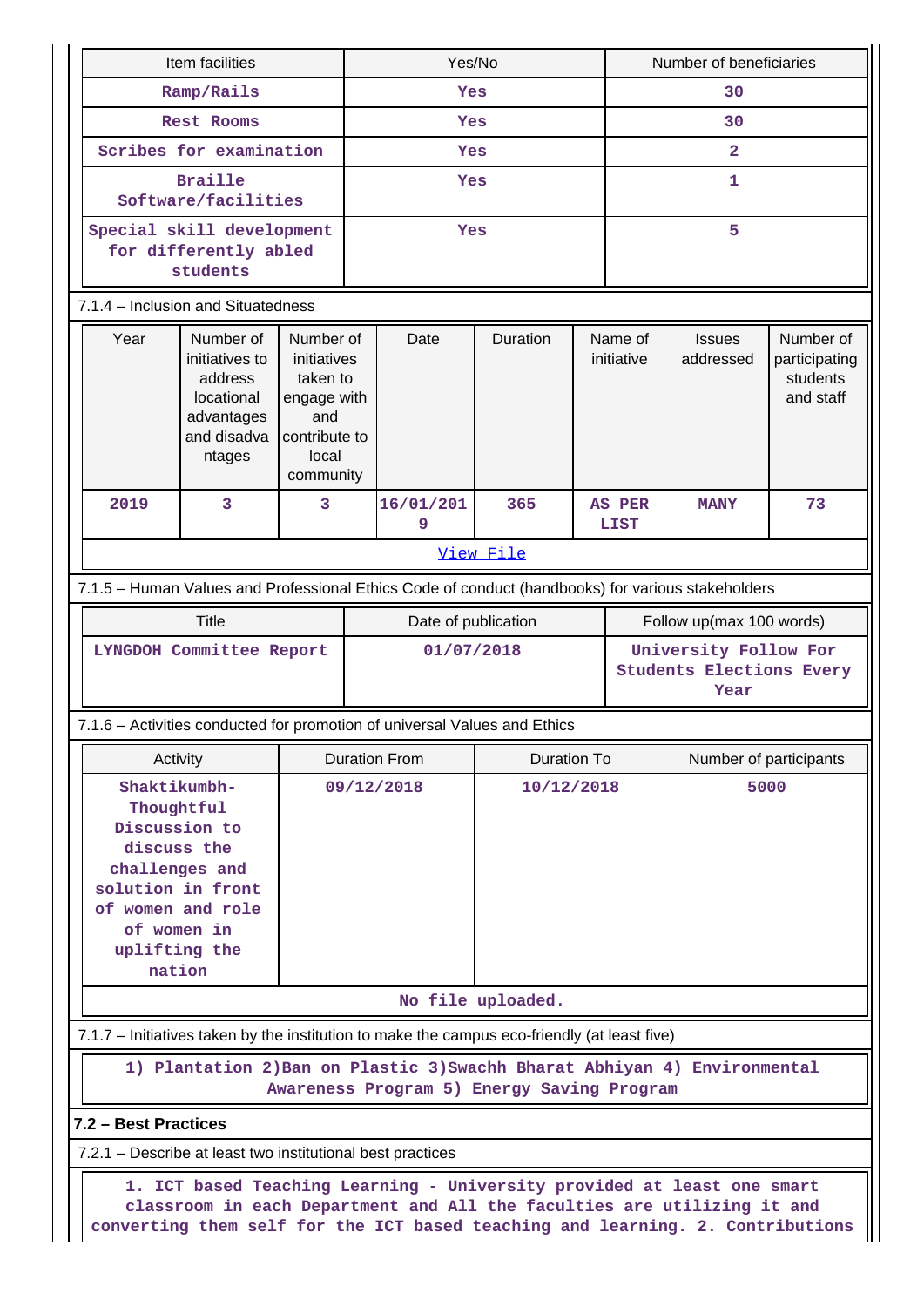#### **of University towards society - Tuberculosis elimination program by Pharmacy department, ISS teachers adopted 10 villages in Agra district for its overall growth, Institute of Hotel and Management maintained and beautified Statues of in front of Agra Fort.**

 Upload details of two best practices successfully implemented by the institution as per NAAC format in your institution website, provide the link

<http://www.dbrau.org.in/default.aspx>

#### **7.3 – Institutional Distinctiveness**

 7.3.1 – Provide the details of the performance of the institution in one area distinctive to its vision, priority and thrust in not more than 500 words

 **This year University play a great role for Society. Various activities like organizing National Level Women centeric workshop SHAKTIKUMBH , in which about 5000 women participated from all the stats of the country. During this workshop challenges and solution in front of women and role of women in uplifting the nation was discussed. Ten Villages were adopted in Agra District for its overall growth. The name of the villages are SUNARI, DOHATARA, LALGARHI,TALKIKA NAGLA, KATAKA, ALGARHI,AKHE NAGLA, PATHOLI. In these villages teachers and students from Institute of Social Science are spreading awareness for its overall growth. Distillation Unit for production of flowering water capacity 80 to 100 kg from waste flowers in Marriage ceremony, Temples , flower shops and at any point in Agra. It is collected by students, employees and teachers of IET. University adopted a primary school KANSKAAR, Bima Nagar , Agra for all the helps need in improving education standards and facilities.Tuberculosis elimination program started by Department of Pharmacy in AGRA in collaboration with state Tuberculosis training and Demonstration Center( STDC) .**

Provide the weblink of the institution

<http://www.dbrau.org.in/default.aspx>

### **8.Future Plans of Actions for Next Academic Year**

 **The University plans to utilize the newly constructed Sanskriti Bhavan for starting multiple short term and long term courses on Educational tourism as well as augment fine art courses with modern facilities like art gallery etc. University is coming up with a new Guest House ( Chankya Sadan) and an International Guest House with a new Auditorium. A convocation Hall with 1500 Capacity is also planned. It is also planned to enrich the various labs with new equipments using RUSA grant. Few more smart classrooms will be added in various Academic departments . A separate facility will also be created for Women Study Center. Air conditioned hall is planned in Khandari campus for examiners coming for central evaluation in extreme summers. Ph.D admission is to be stream lined according to UGC norms and regulations 2018 as Pre Ph.D. formalities are meeting its end successfully. University plans for Admission Process to Ph.D. programme for the next session. Moreover to promote academic Integrity in Research University plans to take definite steps like adopting UGC plagiarism policy, uploading documents on Shodh Ganga. Application of improved teaching learning technologies to be encouraged among all teaching fraternity of all the departments. Steps will be taken for better e- governance to ensure more transparent and efficient working. IQAC plans to organize workshops to motivate affiliated colleges to undergo NAAC accreditation and impart them knowledge about the new methodology of NAAC accreditation and solve their problems. University will continue his efforts for keeping all its campuses clean, green and beautiful. University plans to take State govt. initiatives by starting schemes like " Pade Agra Bade Agra, Fit India Movement etc" . Extension activities like TB eradication programme and development of adopted villages to be taken up with vigour and proper planning. Adoption of Recycle-Reuse- Reduce will be encouraged**